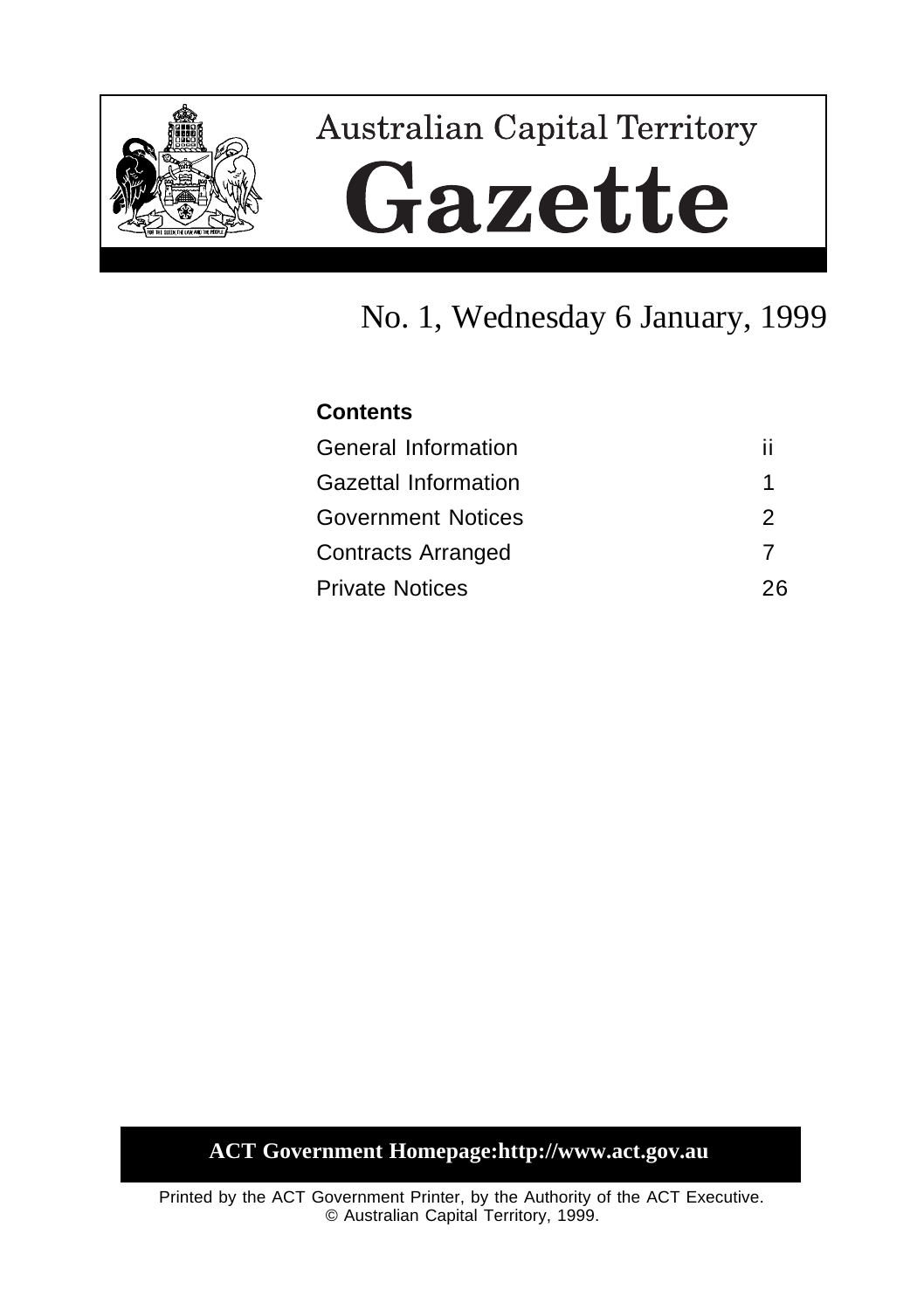### **GENERAL INFORMATION**

#### **ACT GOVERNMENT GAZETTE**

The ACT Government Gazette is published each Wednesday. The sections included in the publication are:

- General Information;
- Government Notices;
- Purchasing and Disposals;
- Invitations to Tender, Quote or Register Interest;
- Contracts arranged, and
- Private Notices

(Australian Public Service notices will continue to appear in the Commonwealth of Australia Gazette).

#### **CONTACT DETAILS**

ACT Gazette Officer Publishing Services GPO Box 158 Canberra Act 2601

Phone: (02) 6205 0484 Fax: (02) 6205 0266 **e-mail: gazette\_office@dpa.act.gov.au** ACT Gazette Office Level 7, Macarthur House Wattle Street Lyneham 2602

#### **Notices for Publications**

Notices for the Gazette are to be lodged by 12 noon on the Wednesday prior to publication. Notices can be lodged in advance in hard copy or facsimile, by electronic mail or diskette, with a brief message of instruction and a WORD compatible document attachment.

A Gazette Request Form must also be delivered to the Gazette Office, by hand, mail or fax. For copies of this form please telephone the Gazette Office or go to www.act.gov.au/government/reports/pub/gazreq.doc.

Signed notices must be sighted by the Gazette Office before gazettal can proceed.

**Purchasing and Disposal Codes** may be accessed on the ACT Government Website:

www.act.gov.au/government/report/pub/gazette/p&d.pdf. Alternatively, you may obtain a hard copy listing by contacting the gazette office.

#### **Private Notices**

The fee for a private notice is as follows:

• minimum charge \$1.00 per word or \$100.00 whichever is the greater.

Cheques are to be made payable to 'Publishing Services' and are to be forwarded to the Gazette office with a copy of the notice (Either on a PC formatted disk in WORD, or if the notice has already been emailed, a hard copy of the notice) and Gazette Request Form. Payment can be made by EFTPOS (Bankcard, Visa or Mastercard) by telephoning the Gazette Office. Payment must be received before gazettal can proceed.

#### **Purchasing and Subscriptions**

Copies of the ACT Government Gazette may be purchased at a cost of \$5.00 (or \$2.00 for a Special Gazette) from the ACT Government shopfront, Legislation/Gazette sales counter, East Row, Canberra City. Subscriptions to the Gazette maybe arranged through the Gazette Office at a price of \$180.00 (1 Jan 99 - 30 Jun 99) or part thereof, including postage. Refunds will not be given for cancellations. Claims for missing items will be recognised as valid if lodged within 28 days of publication.

#### **Copyright Notice - Australian Capital Territory**

This work is copyright. Apart from any use as permitted under the Copyright Act 1968, no part may be reproduced by any process without written permission from Library and Information Management, Department of Urban Services, ACT Government, GPO Box 249, Civic Square ACT 2608.

#### **Products and Services advertised in this publication are not necessarily endorsed by the ACT Government**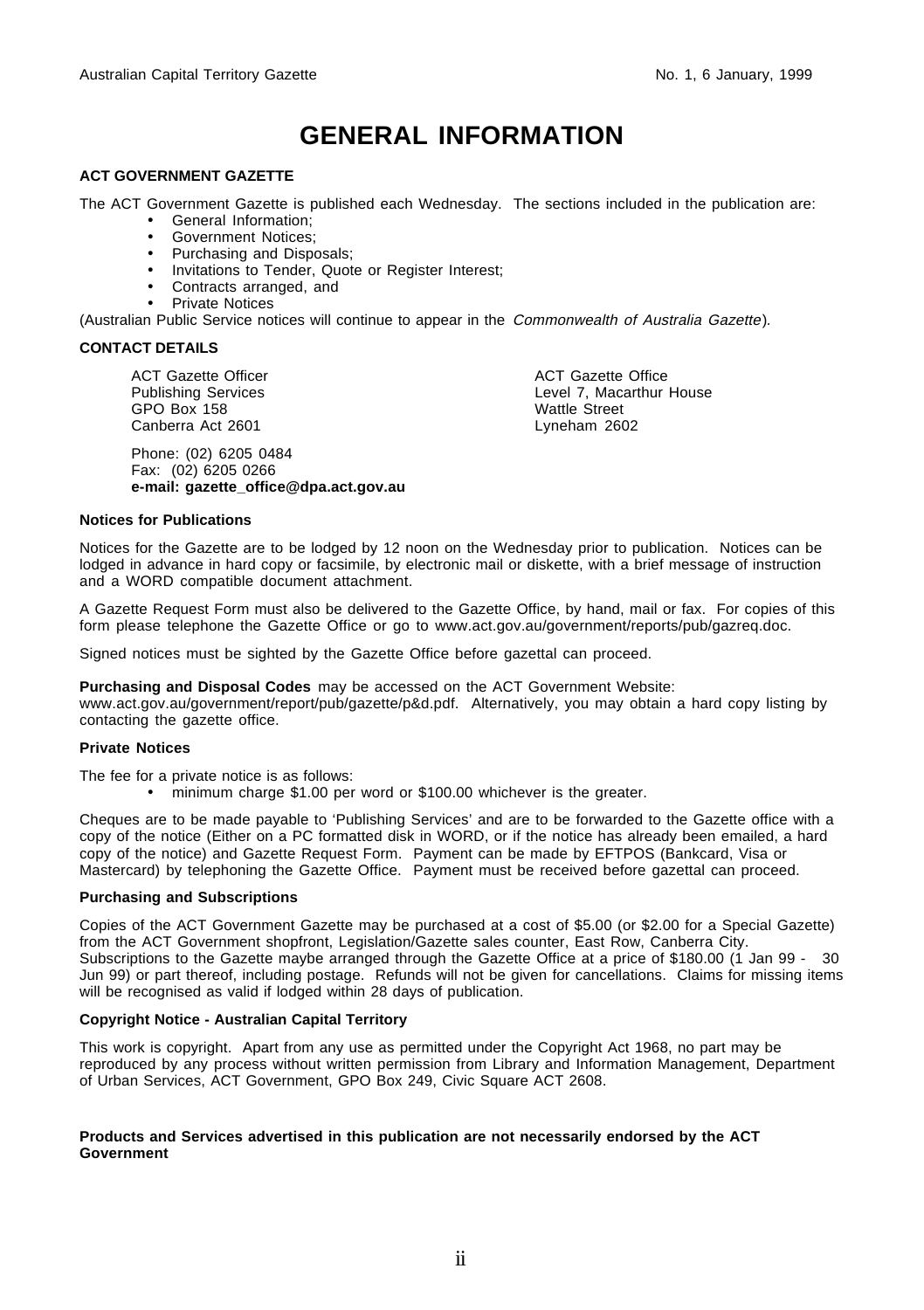### **GAZETTAL INFORMATION**

#### **ISSUE OF ACT SPECIAL GAZETTES**

The following issues of the ACT Special Gazettes have been published since the last Weekly Gazette. For listings of previous ACT Special Gazettes please refer to the ACT Government's Catalogue of Publications or phone the Publishing Services Information line on 6205 0202.

| <b>Gazette</b><br><b>Number</b> | <b>Date</b> | Title                                                                                  |
|---------------------------------|-------------|----------------------------------------------------------------------------------------|
| S212                            | 23          | Notification of Enactment                                                              |
|                                 | December    | ~ Land (Planning and Environment) (Amendment) Act<br>1998, No. 65 of 1998              |
|                                 |             | ~ Custodial Escorts Act 1998, No. 66 of 1998                                           |
|                                 |             | ~ Custodial Escorts (Consequential provisions) Act 1998,<br>No. 67 of 1998             |
|                                 |             | ~ Domestic Violence (Amendment) Act (No. 2) 1998, No.<br>68 of 1998                    |
|                                 |             | ~ Liquor (Amendment) Act 1998, No. 69 of 1998                                          |
|                                 |             | ~ Mental Health (Treatment and Care) (Amendment) Act<br>1998, No. 70 of 1998           |
|                                 |             | ~ Crimes (Amendment) Act (No. 5) 1998, No. 71 of 1998                                  |
|                                 |             | ~ Supreme Court (Amendment) Act (No. 2) 1998, No. 72<br>of 1998                        |
|                                 |             | ~ Energy Efficiency Ratings (Sale of Premises)<br>(Amendment) Act 1998, No. 73 of 1998 |
|                                 |             | Notice - Environmental Authorisations                                                  |
|                                 |             | ~ Environment Protection Act 1997                                                      |
| <b>S215</b>                     | 23          | <b>Draft Environmental Guidelines</b>                                                  |
|                                 | December    | ~ Water Resources Act 1998                                                             |
| S <sub>1</sub>                  | 4 January   | Notification of Commencement                                                           |
|                                 |             | ~ Building (Amendment) Act (No. 2) 1998                                                |
| S2                              | 4 January   | Instrument No. 277 of 1998                                                             |
|                                 |             | $\sim$ Building Act 1972                                                               |
|                                 |             | Instrument No. 278 of 1998                                                             |
|                                 |             | ~ Energy and Water Act 1988                                                            |
|                                 |             | Regulation No. 40 of 1998                                                              |
|                                 |             | ~ Building Act 1972                                                                    |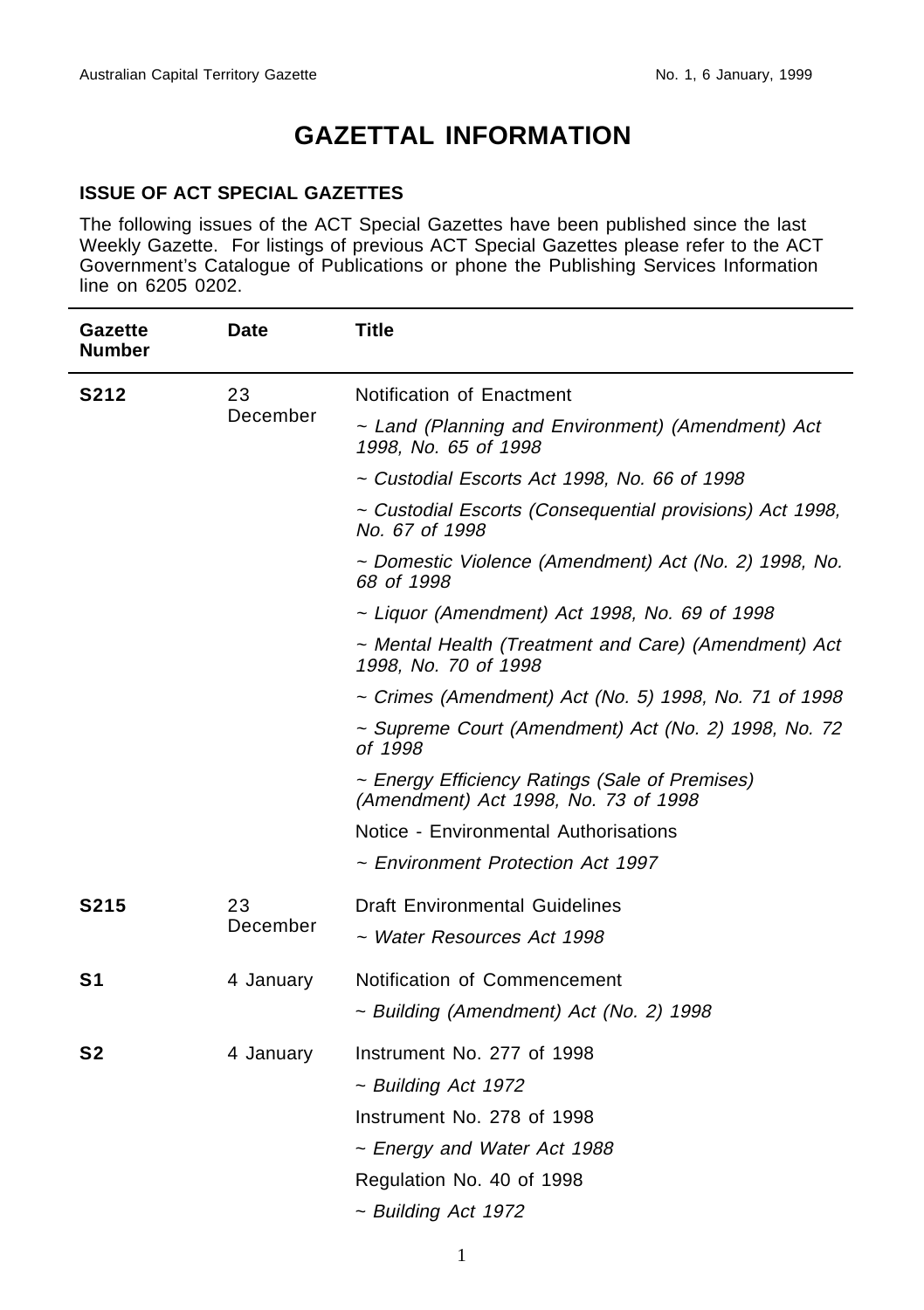### **GOVERNMENT NOTICES**

#### **NOTIFICATION OF THE MAKING OF AN INSTRUMENT**

NOTICE is hereby given that the undermentioned Instrument of the Australian Capital Territory has been made. Copies of the Instrument may be purchased from Publishing Services, Legislation and Sales Counter, ACT Government Shopfront, Crn City Walk and East Row Canberra City ACT 2601.

| Act under which<br>Instrument made | <b>Description of Instrument</b>                                                                                 | Number and year of<br><b>Instrument</b> |
|------------------------------------|------------------------------------------------------------------------------------------------------------------|-----------------------------------------|
| Health Act 1993                    | Appointment of Robin Stuart-<br>Harris as member to the ACT<br>Health and Comminity Care<br>Ethics Committee.    | No. 1 of 1999                           |
| Health Act 1993                    | Appointment of Nicholas<br>Glasgow as member to the<br><b>ACT Health and Comminity</b><br>Care Ethics Committee. | No. 2 of 1999                           |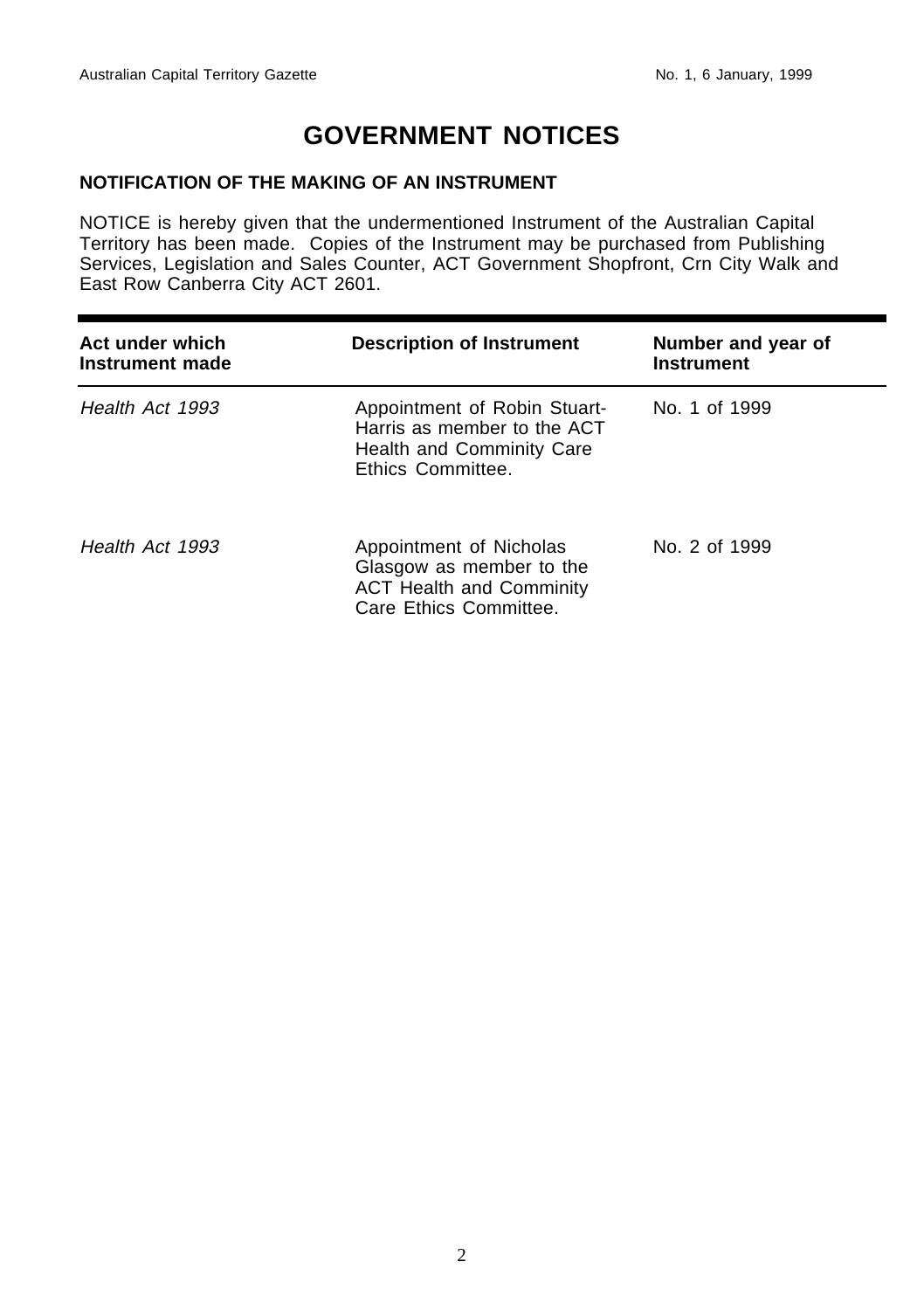#### **MILK AUTHORITY OF THE AUSTRALIAN CAPITAL TERRITORY**

MILK AUTHORITY ACT 1971

The Milk Authority (Amendment) Bill (No. 2) 1998 was recently defeated in the Legislative Assembly. That Bill, if passed, would have extended the Milk Authority's current immunity from the Trade Practices Act 1974 beyond 31 December 1998.

With the defeat of that Bill, the Authority is exposed to liability under the Trade Practices Act on and from 1 January 1999 to the extent that its operations may be found to be anti-competitive.

As a result, licensing and zoning of milk vendors, the licensing of retailers, and certain aspects of its current contracts with processors and distributors may be in breach of Part IV of the Trade Practices Act. Accordingly, the Authority does not propose to take any action to enforce these aspects of the current arrangements after 31 December 1998.

In addition, legal advice indicates that the Authority's function in relation to the determination of the prices and charges that may be made in the connection with the sale of milk in the ACT may also be in breach of Part IV of the Trade Practices Act. Accordingly, the Authority does not propose to take any action to enforce the prices provisions of the Milk Authority Act 1971 after 31 December 1998, pending further legislative change.

Until such time as the Legislative Assembly can consider any future legislative control mechanisms, it is open to all existing and potential industry participants, if they choose to do so, to maintain the status quo, in the interests of stability in the industry.

Authorised: Clinton White, Secretary. Date: 31 December 1998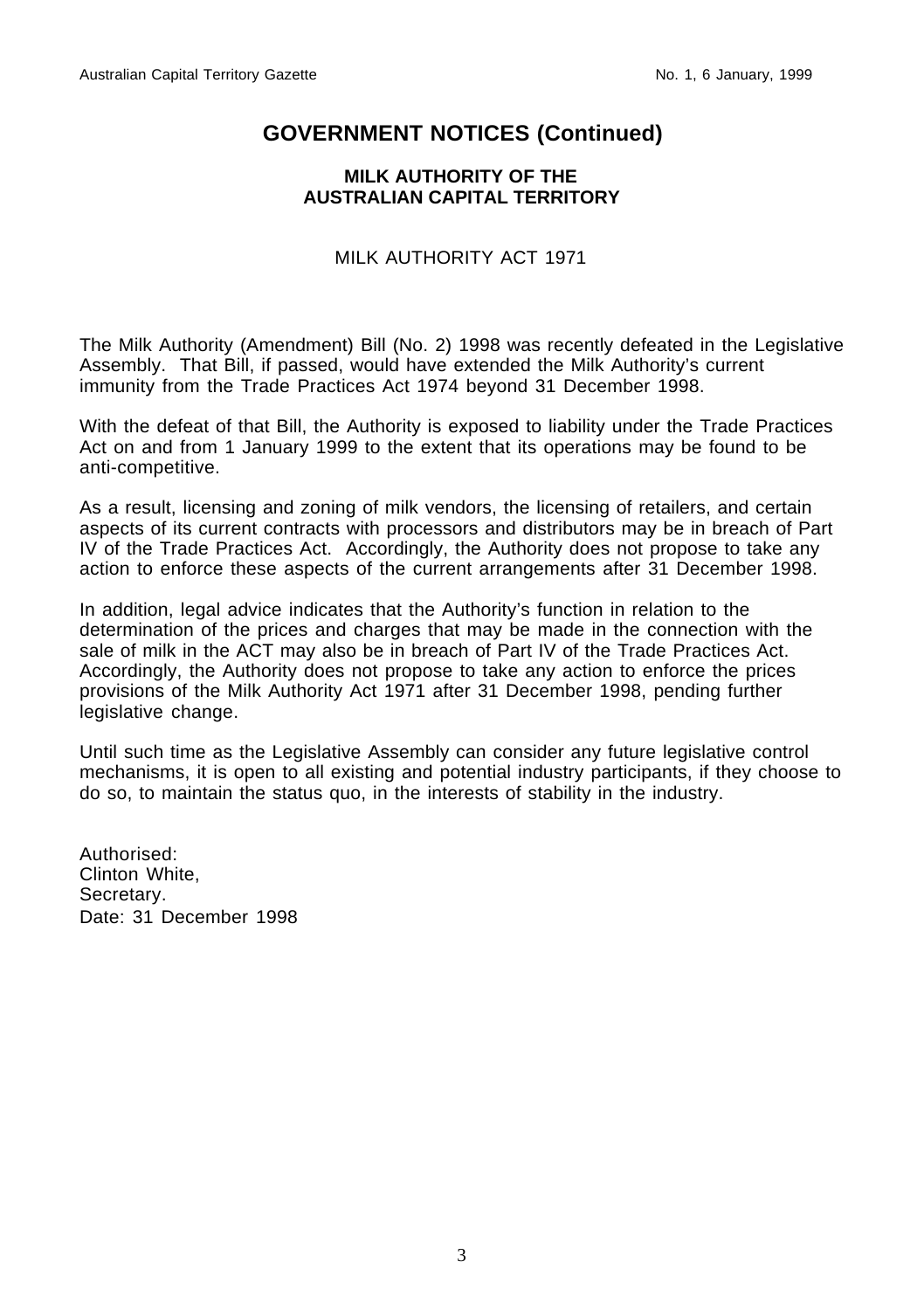#### **AUSTRALIAN CAPITAL TERRITORY**

#### **RADIATION ACT 1983 Section 73 NOTIFICATION OF DECISIONS**

Pursuant to Section 73 of the Australian Capital Territory Radiation Act 1983, the Radiation Council hereby gives notice of the particulars of the following decisions of Council, made on 23 December 1998.

#### **GRANTING OF LICENCE (paragraph 73(1)(b))**

| Licensee | Amersham Pharmacia Biotech                                  |
|----------|-------------------------------------------------------------|
| Address  | Attn: Kevin Murphy                                          |
|          | PO Box 6001                                                 |
|          | <b>BHBC</b>                                                 |
|          | Baulkham Hills NSW 2153                                     |
|          | Authorized Activities: Sell. Unsealed Radioactive Materials |

#### **REGISTRATION OF IRRADIATING APPARATUS (paragraph 73(1)(d))**

| Owner       | Canberra Hospital, Medical Imaging                                                                            |
|-------------|---------------------------------------------------------------------------------------------------------------|
| Description | Toshiba model DC-60G digital diagnostic x-ray machine with A192 Tube<br>S/Nos B8572128, H58141 150kVp, 160mA. |
| Location    | Medical Imaging                                                                                               |
|             | Room 3 (undertable tube)                                                                                      |
|             | Canberra Hospital, Garran                                                                                     |
| Conditions  | Diagnostic radiography.                                                                                       |
|             |                                                                                                               |
| Owner       | Canberra Hospital NCPH Medical Imaging                                                                        |
| Description | Toshiba KXO-60G x-ray machine with A-130 tube                                                                 |
|             | S/Nos B8572126, H60449 150kVp, 160mA.                                                                         |
| Location    | Medical Imaging Suite                                                                                         |
|             | National Capital Private Hospital,                                                                            |
|             | Garran                                                                                                        |

Conditions Diagnostic radiography.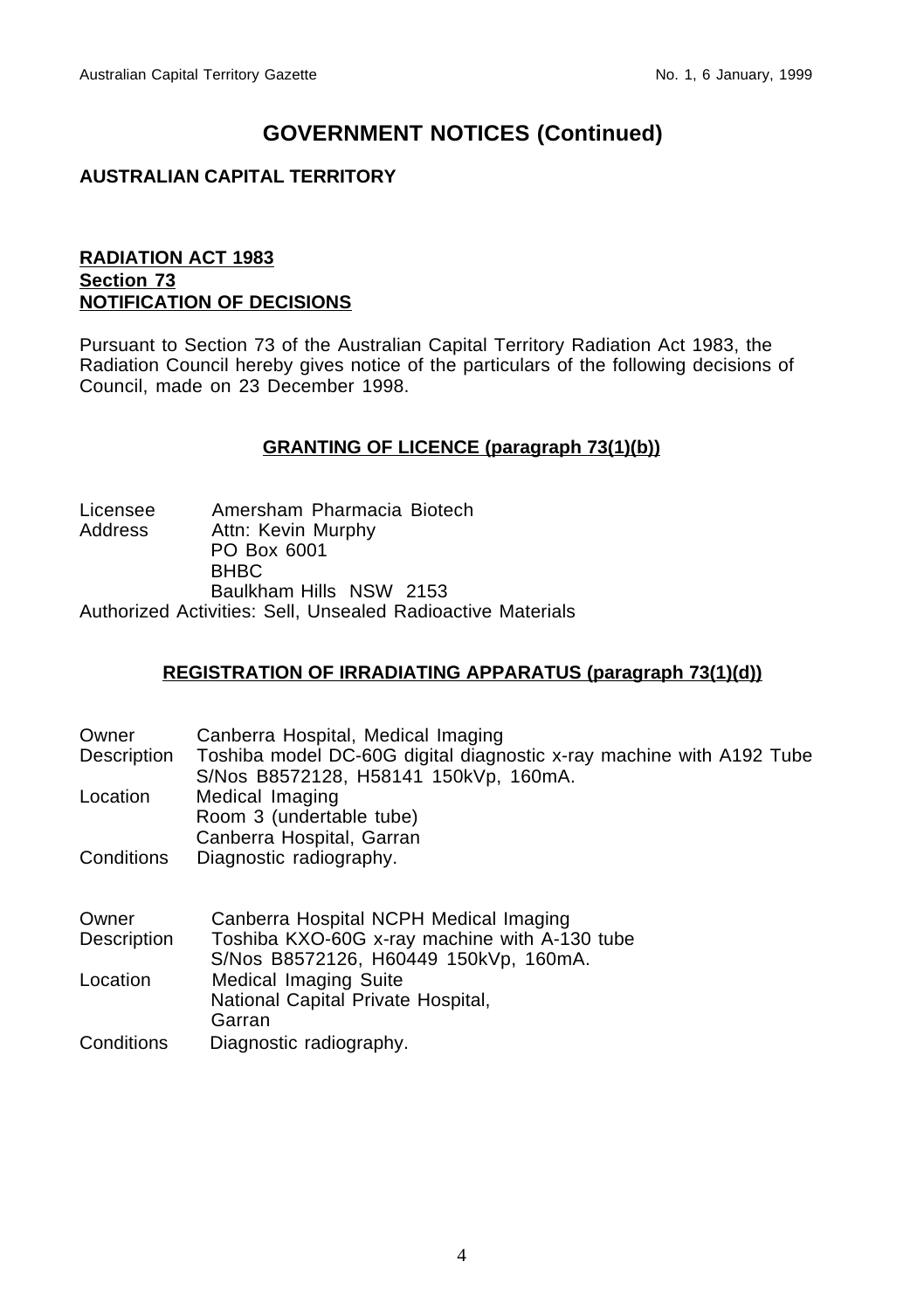Owner Canberra Hospital, Medical Imaging Description Toshiba KXO60G, diagnostic x-ray machine with Varian B130 tube S/Nos B8572128, H58488. Location Room 3 (over-table tube) Medical Imaging Department The Canberra Hospital, Garran Conditions Diagnostic radiography.

**Review by the ACT Administrative Appeals Tribunal** - Any Persons whose interests are adversely affected by this decision may apply to the Tribunal to have the decision reviewed.

**Reasons** - If you wish to obtain a statement of reasons to explain why the decision was made you should write within 28 days of this notice to the ACT Radiation Council, GPO Box 825, Canberra 2601.

**Location of the ACT Administrative Appeals Tribunal** - 'The Tribunal is located on the 4th Floor, Canberra House, 40 Marcus Clarke Street, Canberra City.

Postal Address: GPO Box 9955, Canberra 2601. Telephone: 6243 4611. Facsimile: 6247 0962. Document Exchange: DX 5727.

**Powers of the ACT Administrative Appeals Tribunal** - The Tribunal is an independent body. The Tribunal can agree with, change or reject to the original decision, substitute its own decision or send the matter back to the decision maker for reconsideration in accordance with Tribunal recommendations.

**How to apply to the ACT Administrative Appeals Tribunal** - Simply write within 28 days explaining the details to the decision and the reasons for asking for a review.

**Cost** - To lodge an application there is a fee. You may apply to have the fee waived on the grounds of hardship. No fee is payable if you are receiving legal assistance.

**Access to documents** - You may apply for access to any documents relevant to this decision under the ACT Freedom of Information Act 1989. For more information contact the Freedom of Information Officer, Department of Health and Community Care, on phone 62051340.

Dated this 23 day of December 1998.

**J Lising Chairperson Radiation Council**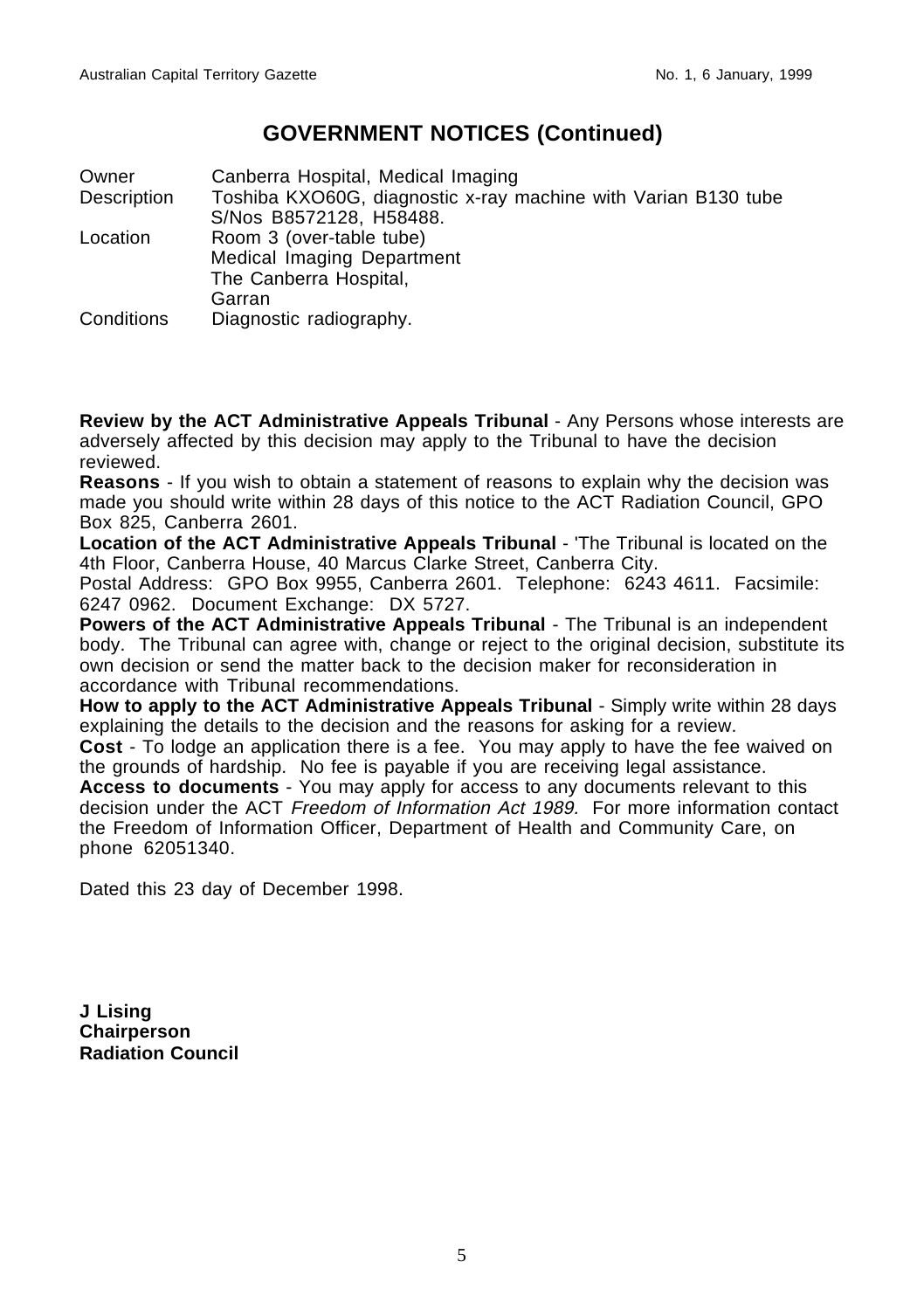#### **CORRIGENDUM**

#### **Litter (Amendment) Act 1998**

In paragraph 2 of the notice of commencement published in Gazette Number S213, Friday 18 December, 1998, the words 'Monday 16 Monday 1998' should read 'Monday 16 November 1998'.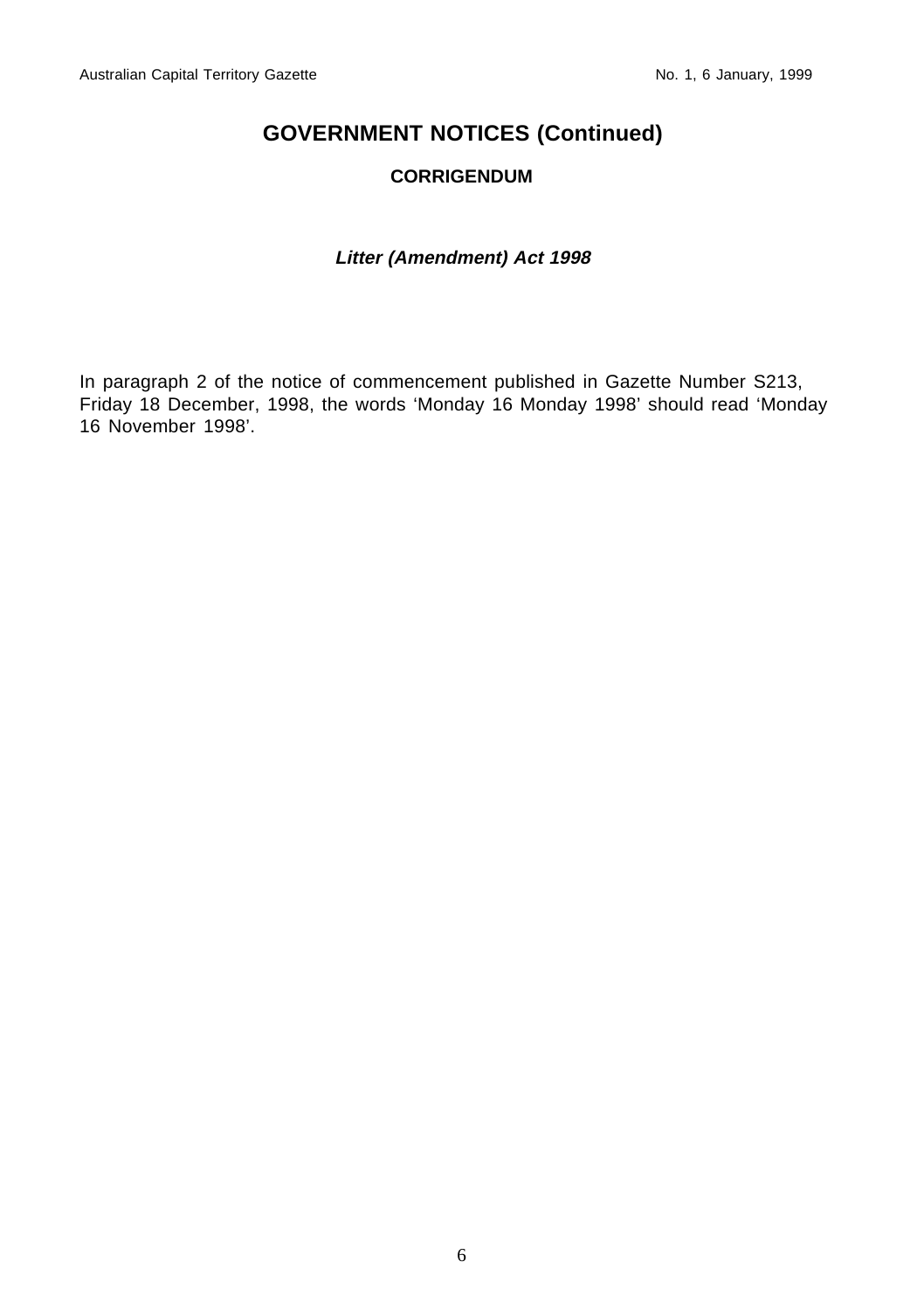### **CONTRACTS ARRANGED**

**Department or Agency:** Faculty of Tourism, Retail and Hospitality

Canberra Institute of Technology Authorising Officer: Andre Penders **Contact Officer:** Anmaree Stewart Douch **Phone:** 6207 3192

| <b>Purchase</b> | <b>Description of</b>                            | Value     | Period             | Contractor              | $P$ & S        |
|-----------------|--------------------------------------------------|-----------|--------------------|-------------------------|----------------|
| Reference       | <b>Supplies</b>                                  | \$Α       | <b>Contract No</b> | (Include postcode at    | Code           |
|                 |                                                  |           |                    | end of address)         |                |
|                 | 980086 Hire & laundering<br>of linen from 1.1.98 | 38'256.10 |                    | Alsco Linen Services    | 27             |
|                 | to 31.8.98.                                      |           |                    | Unit 20 molonglo mall   |                |
|                 |                                                  |           |                    | Fyshwick ACT 2609       |                |
|                 |                                                  |           |                    |                         |                |
|                 | 980087 Supply of Liquor                          | 4'132.44  |                    | Appellation Wines &     | $\overline{7}$ |
|                 | wines & spirits                                  |           |                    | <b>Spirits</b>          |                |
|                 | from 1.1.98 to                                   |           |                    | PO Box 680              |                |
|                 | 31.12.98.                                        |           |                    | Wahroonga NSW 2076      |                |
|                 | 980088 Supply of wines                           | 15'488.62 |                    | Australian Independent  | $\overline{7}$ |
|                 | 1.1.98 to 31.12.98                               |           |                    | Wholesalers             |                |
|                 |                                                  |           |                    | 34 - 42 Sheppard St     |                |
|                 |                                                  |           |                    | Hume ACT 2620           |                |
|                 | 980089 Supply of Wines                           | 29'014.78 |                    | Aust Liquor marketers   | $\overline{7}$ |
|                 | and alcohol.                                     |           |                    | PO Box 7006             |                |
|                 | 1.1.98 to 31.12.98                               |           |                    | Canb Mail Centre        |                |
|                 |                                                  |           |                    | Fyshwick ACT 2609       |                |
|                 | 980090 Maintenance of                            | 1'500.00  |                    | <b>AWA Computer</b>     | 18             |
|                 | Maxial system                                    |           |                    | <b>Support Services</b> |                |
|                 | equip. 1.1.98 to                                 |           |                    | PO Box 1307             |                |
|                 | 31.12.98.                                        |           |                    | Fyshwick ACT 2609       |                |
|                 | 980091 Supply of Fresh                           | 21'118.01 | <b>NSW Govt</b>    | Baiada Poultry          | $\overline{7}$ |
|                 | & frozen poultry                                 |           | Contract 822       | 642 Great Western Hwy   |                |
|                 | 1.1.98 to 31.12.98                               |           |                    | Pendle Hill NSW 2145    |                |
|                 | 980092 Supply of eggs &                          | 9'968.00  |                    | Barter Parkwood Eggs    | $\overline{7}$ |
|                 | egg products                                     |           |                    | PO Box 84               |                |
|                 | 1.1.98 to 31.12.98                               |           |                    | Kippax ACT 2615         |                |
|                 | 980094 Supply cabcharge                          | 6'090.96  |                    | Cabcharge Aust          | 24             |
|                 | 1.1.98 to 31.12.98                               |           |                    | Po Box 600              |                |
|                 |                                                  |           |                    | Paddington NSW 2021     |                |
|                 | 980095 Supply of Cheese                          | 4'839.36  |                    |                         |                |
|                 | 1.1.98 to 31.12.98                               |           |                    | C.C. Wholesale          | 7              |

#### 7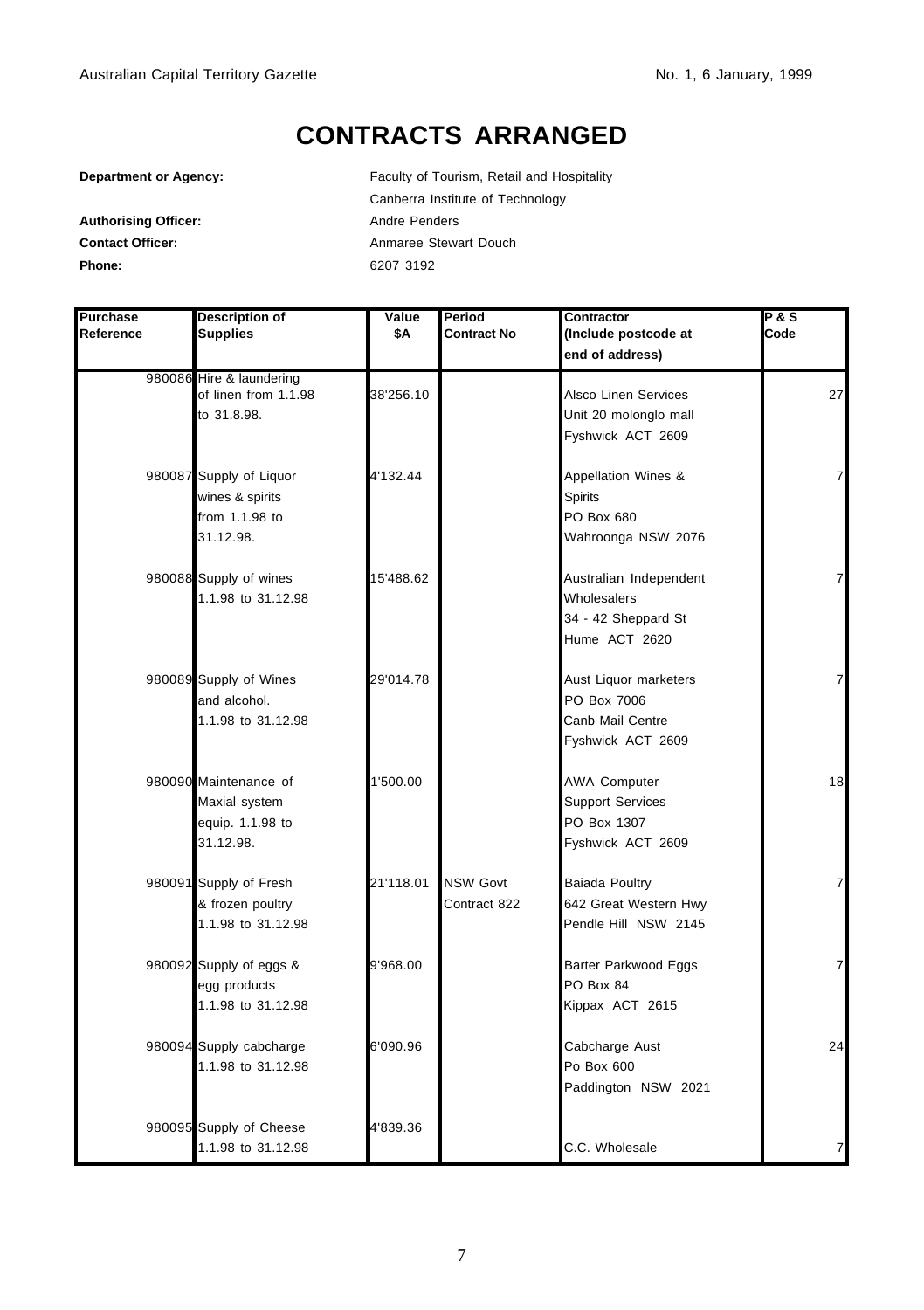| Department or Agency:       | Faculty of Tourism, Retail and Hospitality |
|-----------------------------|--------------------------------------------|
|                             | Canberra Institute of Technology           |
| <b>Authorising Officer:</b> | Andre Penders                              |
| <b>Contact Officer:</b>     | Anmaree Stewart Douch                      |
| Phone:                      | 6207 3192                                  |

| Purchase  | <b>Description of</b>      | Value     | Period             | Contractor            | $P$ & S        |
|-----------|----------------------------|-----------|--------------------|-----------------------|----------------|
| Reference | <b>Supplies</b>            | \$Α       | <b>Contract No</b> | (Include postcode at  | Code           |
|           |                            |           |                    | end of address)       |                |
|           |                            |           |                    | PO Box 7153           |                |
|           |                            |           |                    | Canb Mail Centre      |                |
|           |                            |           |                    | Canberra ACT 2010     |                |
|           | 980096 Supply of softdrink | 5'083.40  |                    | Cadbury Schweppes     | $\overline{7}$ |
|           | postmix & cordials         |           |                    | PO Box 104            |                |
|           | 1.1.98 to 31.12.98         |           |                    | Mitchell ACT 2911     |                |
|           | 980097 Supply of Cheese    | 5'124.08  |                    | Canb Combined Buyer   | $\overline{7}$ |
|           | & sundry items             |           |                    | PO Box 1072           |                |
|           | 1.1.98 to 31.12.98         |           |                    | Fyshwick ACT 2609     |                |
|           | 980098 Supply fresh fruit  | 36'227.95 |                    | Canb Fresh Fruit &    | $\mathbf{1}$   |
|           | 1.1.98 to 31.12.98         |           |                    | Vege Merchants        |                |
|           |                            |           |                    | Shop 17 City Markets  |                |
|           |                            |           |                    | <b>Bunda Street</b>   |                |
|           |                            |           |                    | Civic ACT 2601        |                |
|           | 980100 Maintenance of      | 5'717.41  |                    | Canon Australia       | 10             |
|           | photocopiers plus          |           |                    | PO Box 65             |                |
|           | copy charges               |           |                    | Fyshwick ACT 2609     |                |
|           | 1.1.98 to 31.12.98         |           |                    |                       |                |
|           | 980101 Supply of Dairy     | 25'238.61 |                    | Capitol Chilled Foods | 7              |
|           | 1.1.98 to 31.12.98         |           |                    | PO Box 4154           |                |
|           |                            |           |                    | Kingston ACT 2604     |                |
|           | 980104 Supply of Beer      | 9'195.37  |                    | Carlton & United      | 7              |
|           | 1.1.98 to 31.12.98         |           |                    | <b>Breweries</b>      |                |
|           |                            |           |                    | PO Box 404            |                |
|           |                            |           |                    | Qbn NSW 2620          |                |
|           | 980105 Supply fresh &      | 124'913.7 |                    | Cold Seas Pty Ltd     | $\overline{7}$ |
|           | frozen fish, seafood       |           |                    | PO Box 7004           |                |
|           | dry goods & unichef        |           |                    | Canberra Mail Centre  |                |
|           | 1.1.98 to 31.12.98         |           |                    | ACT 2610              |                |
|           | 980106 Supply of Coffee    | 2'721.15  |                    | Cosmorex Coffee Pty   | $\overline{7}$ |
|           | 1.1.98 to 30.06.98         |           |                    | PO Box 1034           |                |
|           |                            |           |                    | Fyshwick ACT 2609     |                |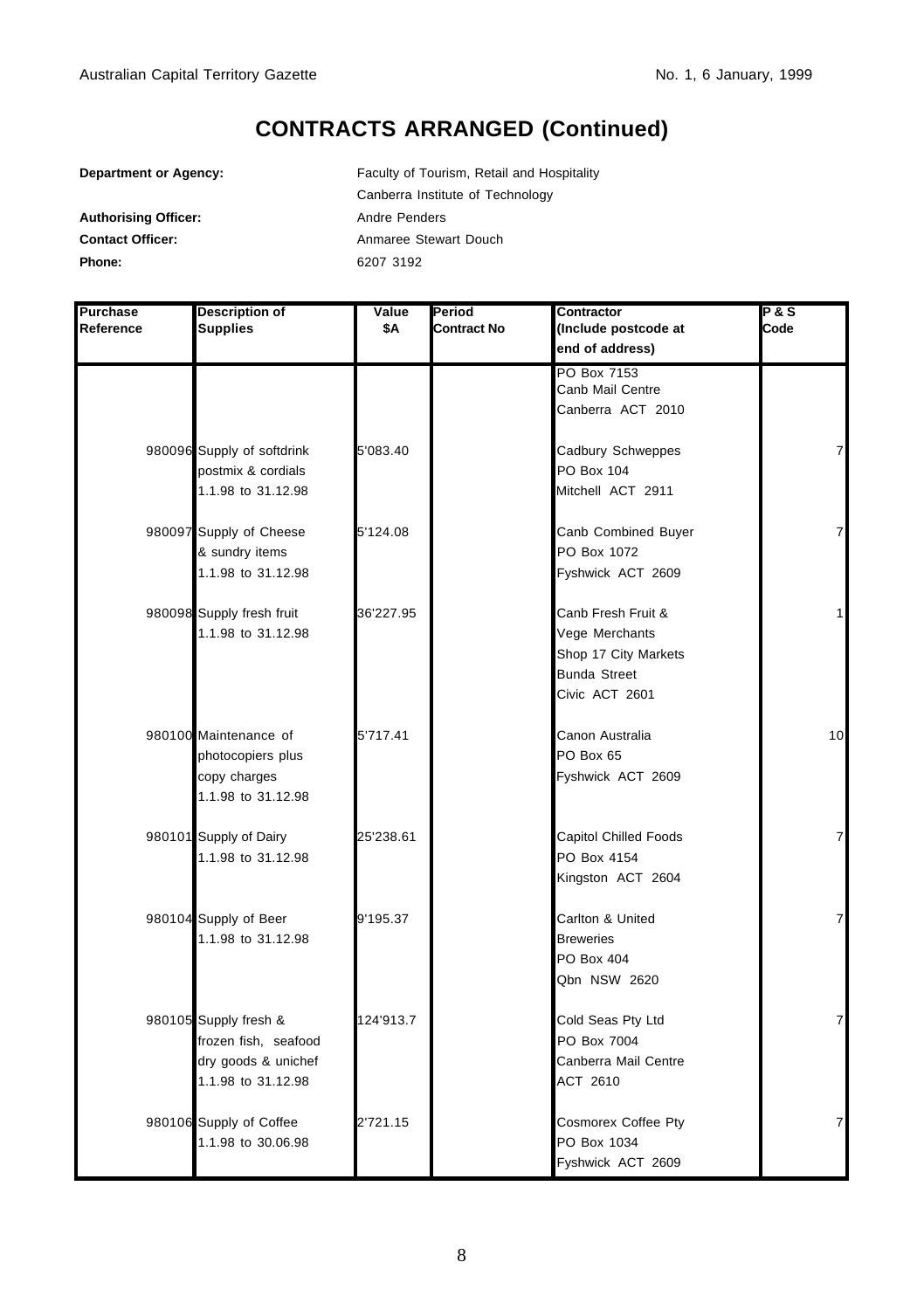| Department or Agency:       | Faculty of Tourism, Retail and Hospitality |  |  |
|-----------------------------|--------------------------------------------|--|--|
|                             | Canberra Institute of Technology           |  |  |
| <b>Authorising Officer:</b> | Andre Penders                              |  |  |
| <b>Contact Officer:</b>     | Anmaree Stewart Douch                      |  |  |
| Phone:                      | 6207 3192                                  |  |  |

| Purchase  | <b>Description of</b>      | Value     | Period             | Contractor                | <b>P&amp;S</b> |
|-----------|----------------------------|-----------|--------------------|---------------------------|----------------|
| Reference | <b>Supplies</b>            | \$Α       | <b>Contract No</b> | (Include postcode at      | Code           |
|           |                            |           |                    | end of address)           |                |
|           | 980107 Supply packaging    | 21'055.13 |                    | Dalton Packaging          | 10 & 20        |
|           | items                      |           |                    | PO Box 304                |                |
|           | 1.1.98 to 31.12.98         |           |                    | Fyshwick ACT 2609         |                |
|           | 980108 Supply hairdressing | 18'170.43 |                    | Dateline Imports          | 11             |
|           | products                   |           |                    | 16/33 Maddox Street       |                |
|           | 1.1.98 to 31.12.98         |           |                    | Alexandria NSW 2015       |                |
|           | 980109 Supply dry goods    | 64'515.99 |                    | Dawes Wholesale           | 7              |
|           | & groceries                |           |                    | PO Box 603                |                |
|           | 1.1.98 to 31.12.98         |           |                    | Fyshwick ACT 2609         |                |
|           | 980111 Supply hairdressing | 7'661.34  |                    | <b>Goldwell Cosmetics</b> | 11             |
|           | products                   |           |                    | PO Box 318                |                |
|           | 1.1.98 to 31.12.98         |           |                    | Lakemba NSW 2195          |                |
|           | 980112 Supply nuts, choc   | 12'810.16 |                    | Hansel & Gretel           | $\overline{7}$ |
|           | dried fruits.              |           |                    | 40 Townshend St           |                |
|           | 1.1.98 to 31.12.98         |           |                    | Phillip ACT 2606          |                |
|           | 980113 Supply edible       | 4'340.55  |                    | Harry Lesnie Pty Ltd      | 7              |
|           | butchery products          |           |                    | PO Box 61                 |                |
|           | 1.1.98 to 31.12.98         |           |                    | Homebush NSW 2140         |                |
|           | 980116 Supply wines        | 3'079.39  |                    | <b>Helms Wines</b>        | 7              |
|           | 1.1.98 to 31.12.98         |           |                    | <b>Yass River Road</b>    |                |
|           |                            |           |                    | Murrumbateman NSW         |                |
|           |                            |           |                    |                           | 2582           |
|           | 980117 Supply fresh herbs  | 3'319.60  |                    | Herb & Spice Garden       | 1              |
|           | 1.1.98 to 31.12.98         |           |                    | Factory 3                 |                |
|           |                            |           |                    | 2 - 16 Warner Street      |                |
|           |                            |           |                    | Huntingdale Vic 3167      |                |
|           |                            |           |                    |                           |                |
|           | 980118 Supply fresh cream  | 9'838.21  |                    | K & M Dairy               | $\overline{7}$ |
|           | & dairy products           |           |                    | 8 Nelumbo Street          |                |
|           | 1.1.98 to 31.12.98         |           |                    | Rivett ACT 2611           |                |
|           |                            |           |                    |                           |                |
|           |                            |           |                    |                           |                |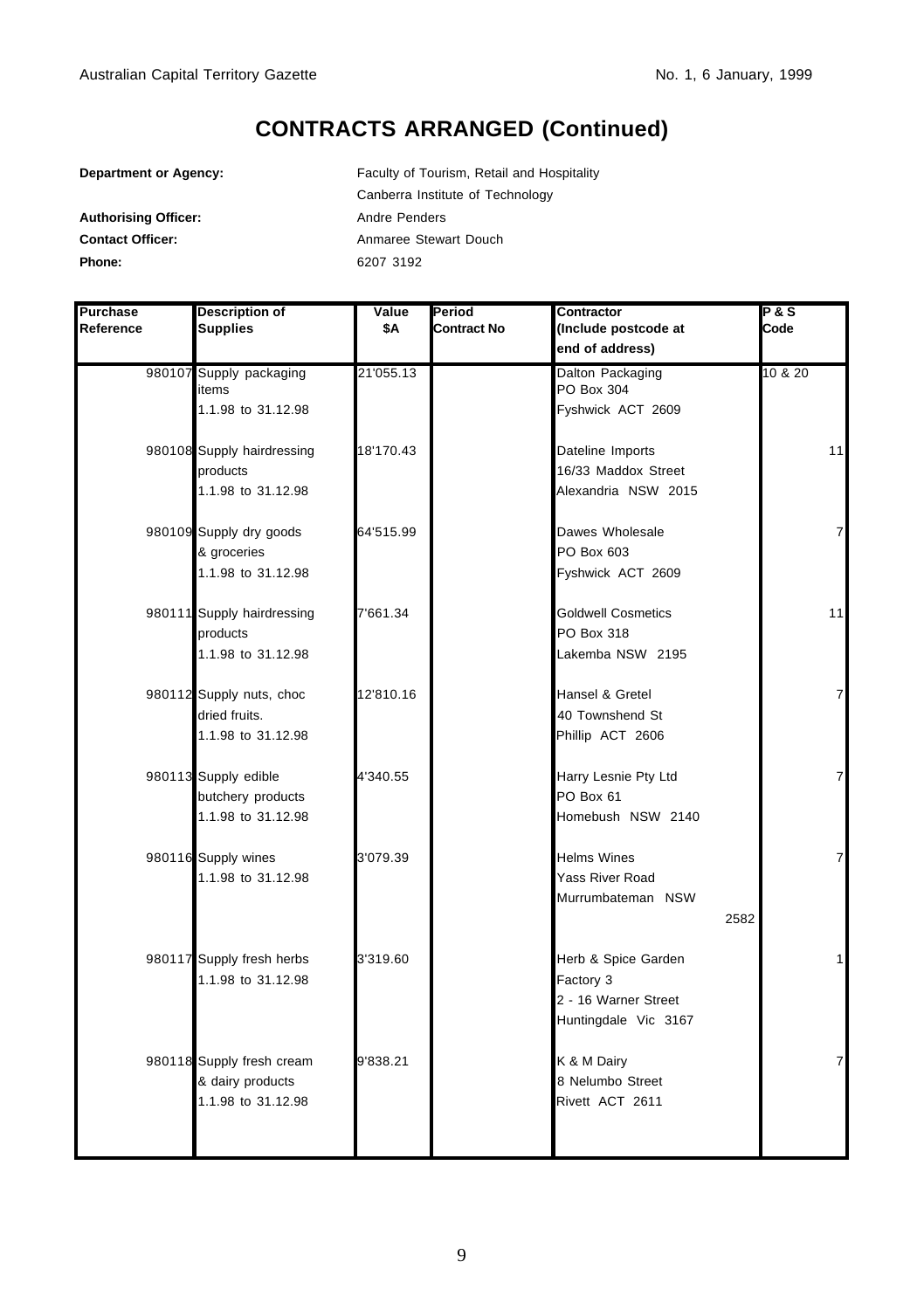| <b>Department or Agency:</b> | Faculty of Tourism, Retail and Hospitality |  |  |
|------------------------------|--------------------------------------------|--|--|
|                              | Canberra Institute of Technology           |  |  |
| <b>Authorising Officer:</b>  | Andre Penders                              |  |  |
| <b>Contact Officer:</b>      | Anmaree Stewart Douch                      |  |  |
| Phone:                       | 6207 3192                                  |  |  |

| <b>Purchase</b> | Description of             | Value     | Period             | Contractor              | $P$ &S         |
|-----------------|----------------------------|-----------|--------------------|-------------------------|----------------|
| Reference       | <b>Supplies</b>            | \$Α       | <b>Contract No</b> | (Include postcode at    | Code           |
|                 |                            |           |                    | end of address)         |                |
|                 | 980119 Supply fresh fruit  | 36'089.05 |                    | LY Hook & Co            |                |
|                 | & vegetables               |           |                    | T.A Kaleen Fruit Market |                |
|                 | 1.1.98 to 31.12.98         |           |                    | Shop 12 Kaleen Village  |                |
|                 |                            |           |                    | Georgina Crescent       |                |
|                 |                            |           |                    | Kaleen ACT 2617         |                |
|                 | 980120 Supply Asian        | 3'110.80  |                    | Kan Foods               | $\overline{7}$ |
|                 | groceries                  |           |                    | Unit 1 Dundas Court     |                |
|                 | 1.1.98 to 31.12.98         |           |                    | Phillip ACT 2606        |                |
|                 | 980122 Supply carcass      | 49'319.73 |                    | Lachlan Valley Meat     | 7              |
|                 | meat                       |           |                    | PO Box 4670             |                |
|                 | 1.1.98 to 31.12.98         |           |                    | Kingston ACT 2604       |                |
|                 | 980123 Supply cut meat     | 126'481.0 |                    | Lachlan Valley Meat     |                |
|                 | 1.1.98 to 31.12.98         |           |                    | PO Box 4670             |                |
|                 |                            |           |                    | Kingston ACT 2604       |                |
|                 | 980124 Supply wine         | 5'224.05  |                    | Lark Hill Winery        | 7              |
|                 | 1.1.98 to 31.12.98         |           |                    | <b>RMB 281</b>          |                |
|                 |                            |           |                    | Bungendore NSW2621      |                |
|                 | 980125 Supply cleaning     | 8'872.85  |                    | Diversey Lever          | 11             |
|                 | products                   |           |                    | PO Box 999              |                |
|                 | 1.1.98 to 31.12.98         |           |                    | Carlingford NSW 2118    |                |
|                 | 980126 Supply hairdressing | 4'552.31  |                    | L'Oreal                 | 11             |
|                 | products                   |           |                    | PO Box 25               |                |
|                 | 1.1.98 to 31.12.98         |           |                    | Sandringham VIC 3191    |                |
|                 | 980128 Supply fresh fruit  | 27'692.98 |                    | <b>MIA Investments</b>  | $\mathbf{1}$   |
|                 | & vegetables               |           |                    | PO Box 1724             |                |
|                 | 1.1.98 to 31.12.98         |           |                    | Tuggeranong 2900        |                |
|                 | 980129 Domestic Travel     | 5'793.12  |                    | Qantas Airways          | 24             |
|                 | 1.1.98 to 31.12.98         |           |                    | GPO Box 933             |                |
|                 |                            |           |                    | Canberra ACT 2601       |                |
|                 |                            |           |                    |                         |                |
|                 |                            |           |                    |                         |                |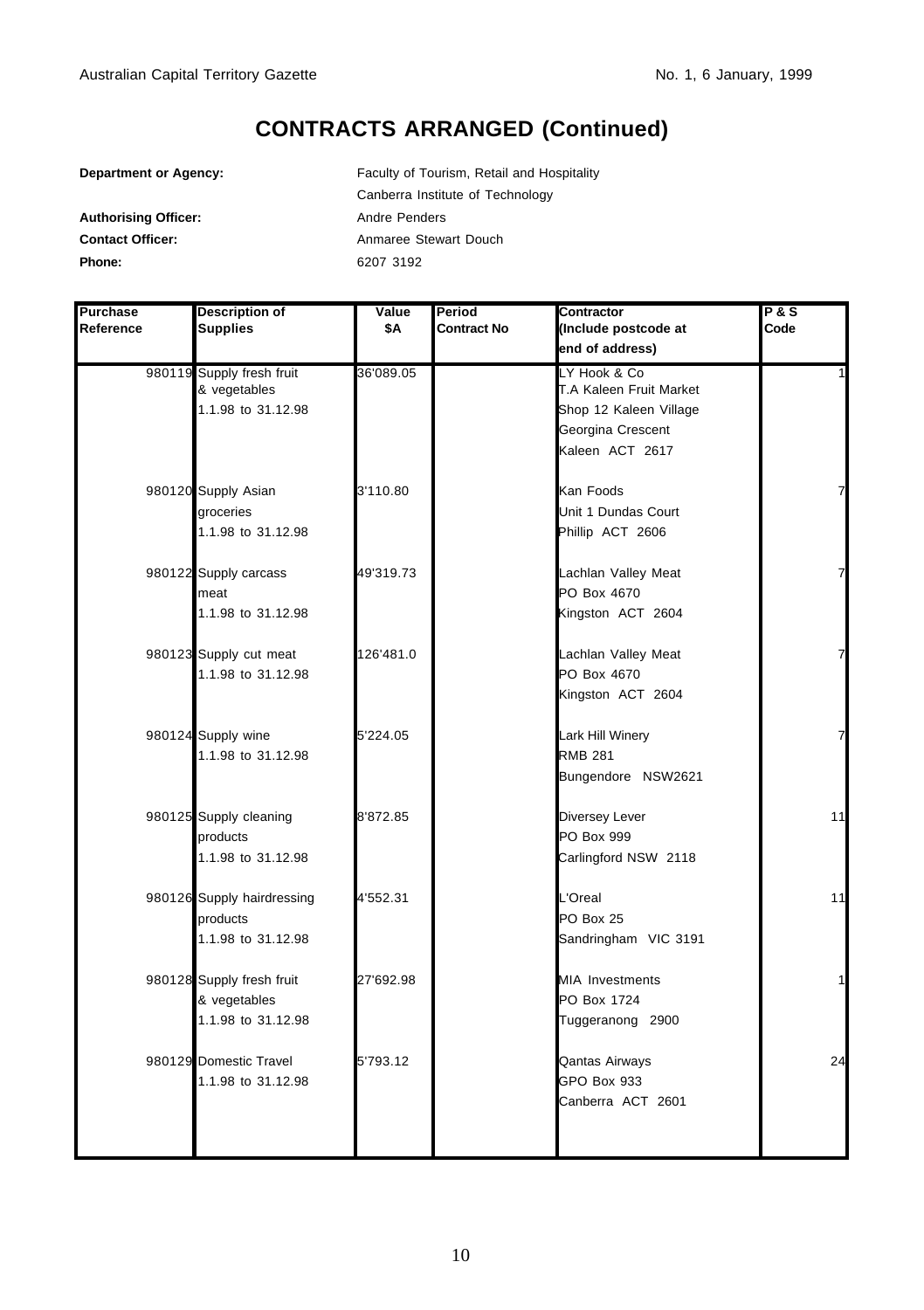Authorising Officer: Andre Penders **Phone:** 6207 3192

**Department or Agency:** Faculty of Tourism, Retail and Hospitality Canberra Institute of Technology **Contact Officer:** Anmaree Stewart Douch

| <b>Purchase</b><br>Reference | <b>Description of</b><br><b>Supplies</b>                                                        | Value<br>\$Α | Period<br>Contract No | Contractor<br>(Include postcode at<br>end of address)                        | <b>P&amp;S</b><br>Code |
|------------------------------|-------------------------------------------------------------------------------------------------|--------------|-----------------------|------------------------------------------------------------------------------|------------------------|
|                              | 980131 Monthly software<br>maintenance &<br>modem charges<br>1.1.98 to 31.12.98                 | 6'639.36     |                       | Sanderson<br>PO Box 1792<br>Macquarie centre<br>ACT 2113                     | 18                     |
|                              | 980132 Supply hairdressing<br>products<br>1.1.98 to 31.12.98                                    | 4'517.61     |                       | Schwarzkopf Pty Ltd<br>431 Warringam Road<br>Frenchs Forest 2086             | 11                     |
|                              | 980133 Supply groceries<br>dry goods and<br>sundry items<br>1.1.98 to 31.12.98                  | 5'445.62     |                       | R M Smith & Son<br>PO Box 188<br>North Strathfield 2137                      | $\overline{7}$         |
|                              | 980135 Supply napkins,<br>candles, garbage<br>bags, staws, soaker<br>pads<br>1.1.98 to 31.12.98 | 8'856.78     |                       | Steven Salgo<br>PO Box 462<br>Matraville NSW 2036                            | 20 & 10                |
|                              | 980137 Supply bakery<br>products<br>1.1.98 to 31.12.98                                          | 19'112.63    |                       | JL Stewart & Son<br>PO Box 41<br>Wentworthville 2145                         | $\overline{7}$         |
|                              | 980138 Supply herbs&<br><b>Spices</b><br>1.1.98 to 31.12.98                                     | 5'051.25     |                       | <b>Summerland Herbs</b><br>RMB 2161 Captains<br>Flat Road<br>Queanbeyan 2620 | 1                      |
|                              | 980139 Supply spirits<br>1.1.98 to 31.12.98                                                     | 3'287.27     |                       | Swift & Moore<br>Locked Bag 11<br>Villawood NSW 2163                         | $\overline{7}$         |
|                              | 980141 Charges PABX,<br>Blue phone, mobiles<br>1.1.98 to 31.12.98                               | 3'210.75     |                       | Telstra<br>GPO Box 9901<br>Sydney NSW 2001                                   | 25                     |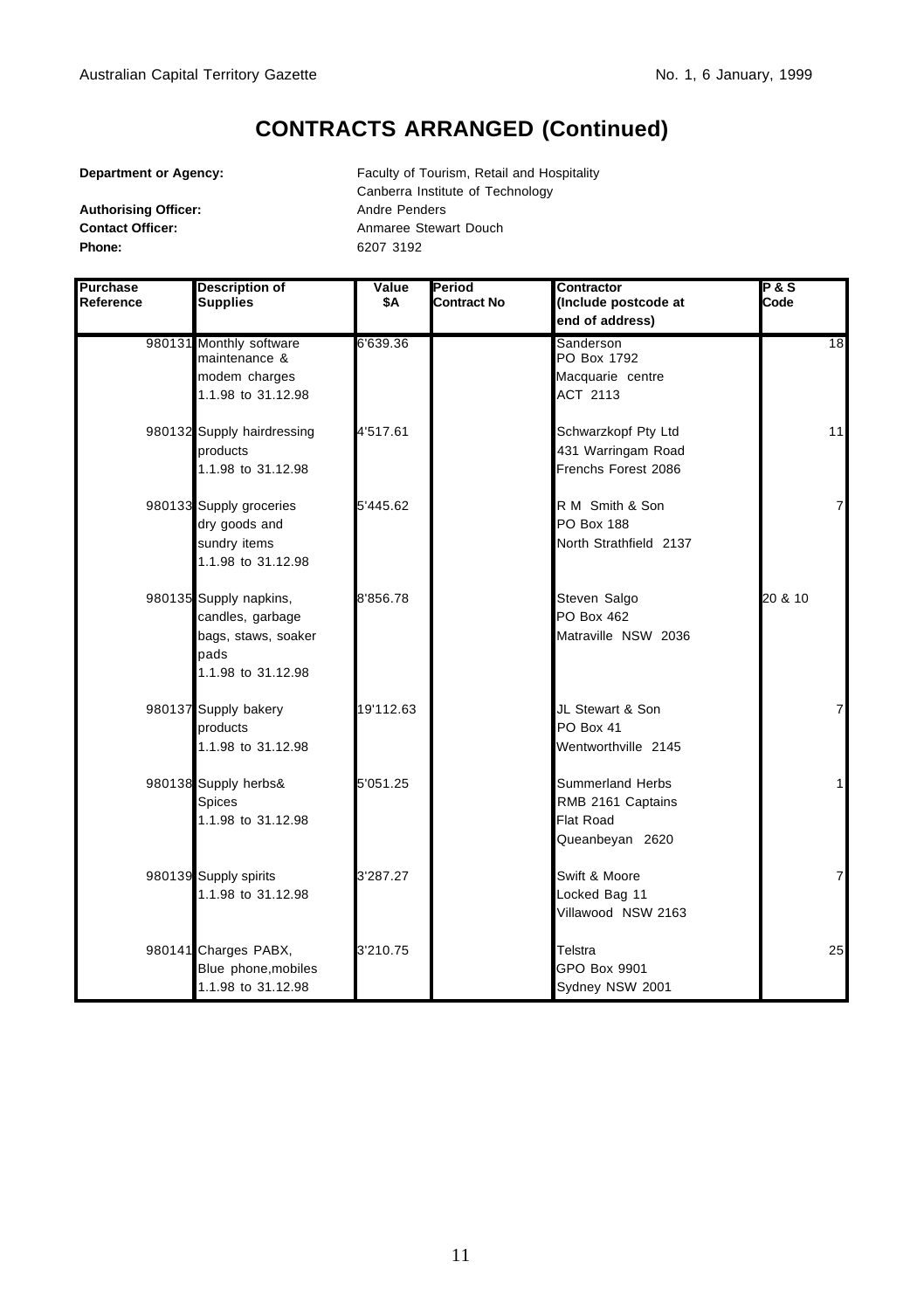| <b>Department or Agency:</b> | Faculty of Tourism, Retail and Hospitality |  |  |
|------------------------------|--------------------------------------------|--|--|
|                              | Canberra Institute of Technology           |  |  |
| <b>Authorising Officer:</b>  | Andre Penders                              |  |  |
| <b>Contact Officer:</b>      | Anmaree Stewart Douch                      |  |  |
| Phone:                       | 6207 3192                                  |  |  |

| <b>Purchase</b> | <b>Description of</b>        | Value     | Period             | Contractor              | PAS    |
|-----------------|------------------------------|-----------|--------------------|-------------------------|--------|
| Reference       | <b>Supplies</b>              | \$A       | <b>Contract No</b> | (Include postcode at    | Code   |
|                 |                              |           |                    | end of address)         |        |
|                 | 980142 Supply Bread          | 2'221.62  |                    | <b>Tip Top Bakeries</b> |        |
|                 | 1.1.98 to 31.12.98           |           |                    | PO Box 4160             |        |
|                 |                              |           |                    | Kingston ACT 2604       |        |
|                 | 980143 Supply Beer           | 4'261.39  |                    | <b>Tooheys Brewery</b>  | 7      |
|                 | 1.1.98 to 31.12.98           |           |                    | PO Box 529              |        |
|                 |                              |           |                    | Queanbeyan 2620         |        |
|                 | 980145 Supply hairdressing   | 2'685.32  |                    | <b>Wella Cosmetics</b>  | 11     |
|                 | products                     |           |                    | <b>PO Box 128</b>       |        |
|                 | 1.1.98 to 31.12.98           |           |                    | North Ryde NSW2113      |        |
|                 | 980325 Supply Bread, rolls   | 29'529.00 |                    | The Brothers Oven       | 7      |
|                 | cakes, slices &              |           |                    | PO Box 1046             |        |
|                 | pastries                     |           |                    | Tuggeranong 2901        |        |
|                 | 1.1.98 to 31.12.98           |           |                    |                         |        |
|                 | 980326 Supply Coffee, filter | 20'515.52 |                    | The Canb Coffee Comp    | 7 & 17 |
|                 | and Grinder                  |           |                    | Fyshwick ACT 2609       |        |
|                 | 1.1.98 to 31.12.98           |           |                    |                         |        |
|                 | 980328 Supply fruit juice    | 12'514.68 |                    | Berri vale Orchards     | 7      |
|                 | 1.1.98 to 31.12.98           |           |                    | PO Box 6380             |        |
|                 |                              |           |                    | Blacktown 2148          |        |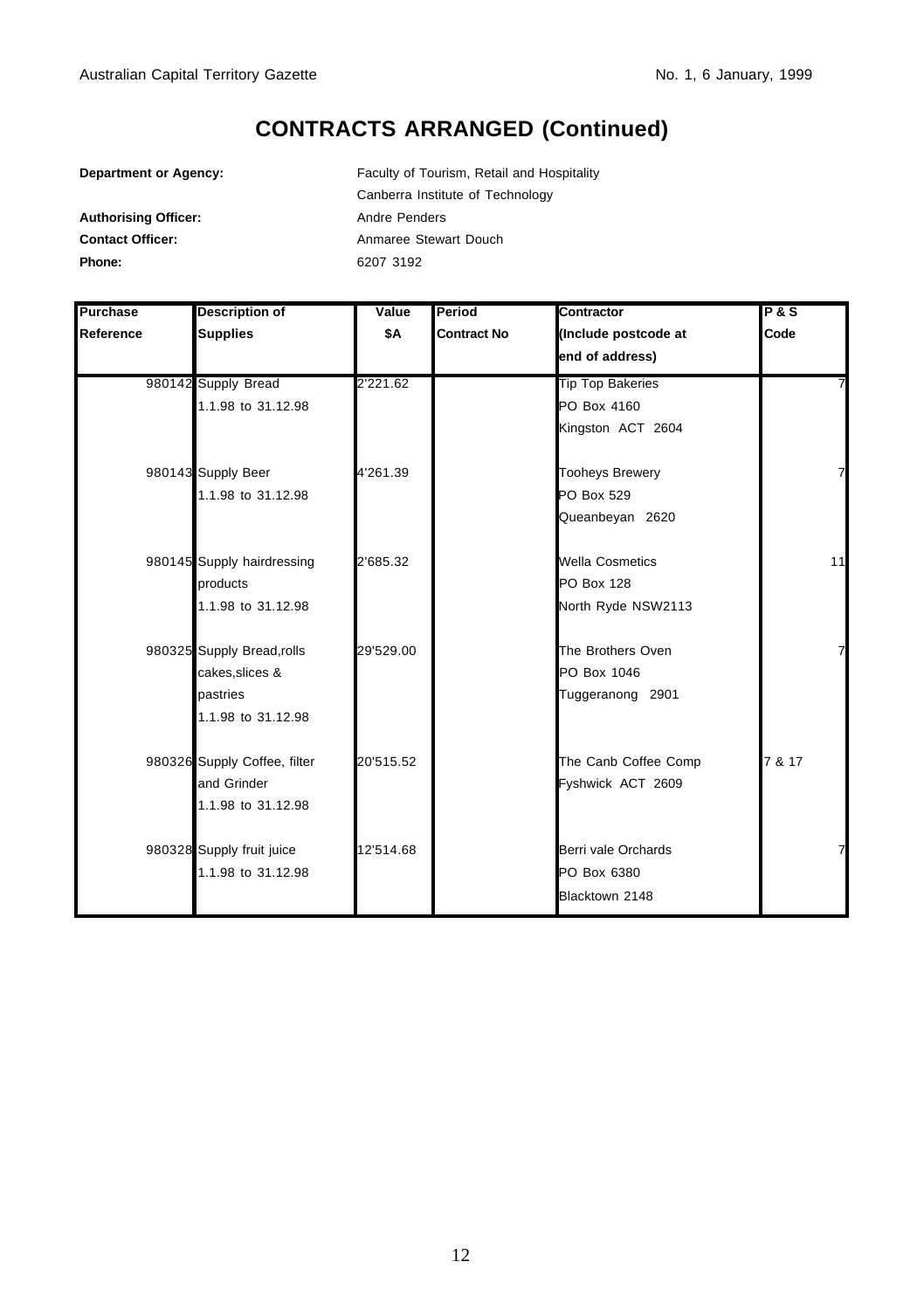Authorising Officer: **Authorising Officer:** Andre Penders

**Department or Agency:** Faculty of Tourism, Retail and Hospitality Canberra Institute of Technology **Contact Officer:** Anmaree Stewart Douch **Phone:** 6207 3192

| <b>Purchase</b> | <b>Description of</b>      | Value     | Period             | Contractor                    | <b>P&amp;S</b> |
|-----------------|----------------------------|-----------|--------------------|-------------------------------|----------------|
| Reference       | <b>Supplies</b>            | \$Α       | <b>Contract No</b> | (Include postcode at          | Code           |
|                 |                            |           |                    | end of address)               |                |
|                 | 980331 Supply Pastry       | 13'313.32 |                    | <b>VIP Pies</b>               | 7              |
|                 | goods                      |           |                    | 31 Dundas Court               |                |
|                 | 1.1.98 to 31.12.98         |           |                    | Phillip ACT 2606              |                |
|                 | 980332 Supply fesh fruit & | 2'646.96  |                    | Tony's Trugold Fruit          |                |
|                 | vegetables                 |           |                    | <b>Bowl</b>                   |                |
|                 | 1.1.98 to 31.12.98         |           |                    | <b>Fyshwick Fruit Markets</b> |                |
|                 |                            |           |                    | Fyshwick ACT 2609             |                |
|                 | 980334 Supply frozen food  | 28'854.60 |                    | FFD                           | 7              |
|                 | 1.1.98 to 31.12.98         |           |                    | <b>PO Box 456</b>             |                |
|                 |                            |           |                    | Fyshwick ACT 2609             |                |
|                 | 980335 Supply confection-  | 17'363.33 |                    | <b>Network Foods</b>          | 7              |
|                 | ary                        |           |                    | PO Box 362                    |                |
|                 |                            |           |                    | Fyshwick ACT 2609             |                |
|                 | 980343 Supply coca cola    | 23'255.49 |                    | Coca Cola Amatil              | 7              |
|                 | & other softdrinks         |           |                    | 90 92 Yass Road               |                |
|                 | 1.1.98 to 31.12.98         |           |                    | Queanbeyan 2620               |                |
|                 | 980371 Supply electrical   | 26'693.90 |                    | <b>Five Star Electrical</b>   | 22             |
|                 | maintenance                |           |                    | PO Box 48                     |                |
|                 | 1.1.98 to 31.12.98         |           |                    | Fyshwick ACT 2609             |                |
|                 | 980373 Hire of linen and   | 3'976.95  |                    | Alsco Linen Service           | 27             |
|                 | laundry expenses           |           |                    | Unit 20 Molonglo Mall         |                |
|                 | 1.1.98 to 31.8.98          |           |                    | Fyshwick ACT 2600             |                |
|                 | 980440 Supply of student   | 17'999.88 |                    | Dateline Imports              | 10 & 11        |
|                 | equipment and              |           |                    | 16.33 Maddox Street           |                |
|                 | hairgoods                  |           |                    | Alexandria NSW 2015           |                |
|                 | 1.1.98 to 31.12.98         |           |                    |                               |                |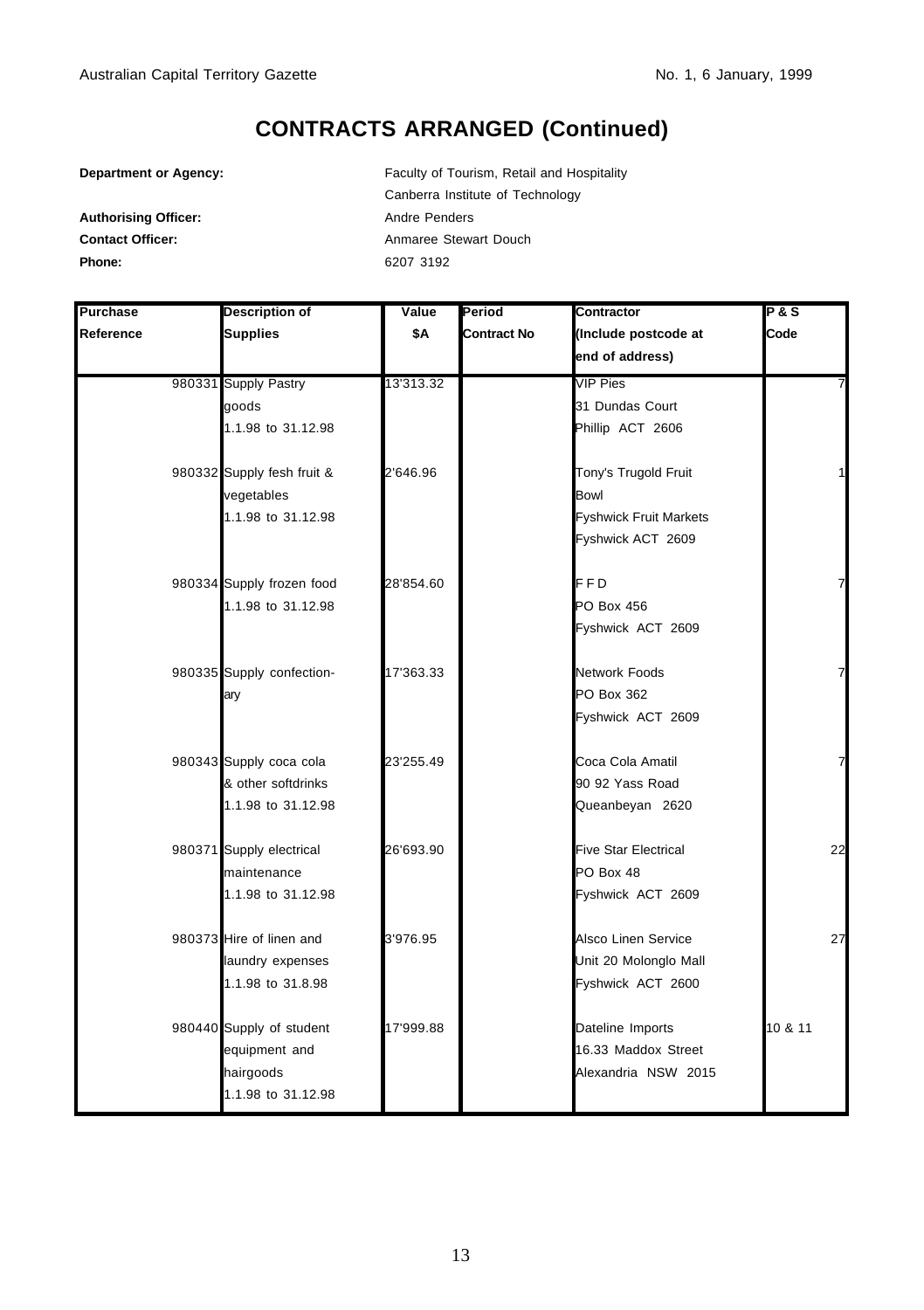**Department or Agency:** Faculty of Tourism, Retail and Hospitality Canberra Institute of Technology Authorising Officer: **Authorising Officer:** Andre Penders **Contact Officer:** Anmaree Stewart Douch **Phone:** 6207 3192

| <b>Purchase</b> | <b>Description of</b>      | Value     | Period             | Contractor                   | <b>P&amp;S</b> |
|-----------------|----------------------------|-----------|--------------------|------------------------------|----------------|
| Reference       | <b>Supplies</b>            | \$Α       | <b>Contract No</b> | (Include postcode at         | Code           |
|                 |                            |           |                    | end of address)              |                |
|                 | 980456 Waistcoats, bow     | 5'022.50  |                    | <b>Best Dressed Chef</b>     | $\infty$       |
|                 | ties, aprons.              |           |                    | 3 Barrier Street             |                |
|                 |                            |           |                    | Fyshwick ACT 2609            |                |
|                 | 980570 Supply daily papers | 7'074.35  |                    | Hyperdome                    | 10             |
|                 | 1.1.98 to 31.12.98         |           |                    | Newsagency                   |                |
|                 |                            |           |                    | Shop 15A                     |                |
|                 |                            |           |                    | Hyperdome Shopping           |                |
|                 |                            |           |                    | Centre Tuggeranong           |                |
|                 |                            |           |                    | ACT 2900                     |                |
|                 | 980660 Re-upholster        | 14'897.00 |                    | Capital Upholstery           | 8              |
|                 | dining room chairs,        |           |                    | <b>Services</b>              |                |
|                 | fabric protection.         |           |                    | <b>PO Box 204</b>            |                |
|                 |                            |           |                    | Fyshwick ACT 2609            |                |
|                 | 980673 Supply of fresh and | 29'741.51 |                    | Cold Seas Pty Ltd            | 7              |
|                 | frozen fish, seafood       |           |                    | PO Box 7004                  |                |
|                 | cheese and dry             |           |                    | Canberra Mail Centre         |                |
|                 | qoods                      |           |                    | ACT 2610                     |                |
|                 | 1.1.98 to 31.12.98         |           |                    |                              |                |
|                 | 980794 Supply of GAS       | 3'755.21  |                    | <b>AGL Gas Company</b>       | 11             |
|                 | 1.1.98 to 31.12.98         |           |                    | GPO Box 2632                 |                |
|                 |                            |           |                    | Sydney NSW 1173              |                |
|                 | 980803 Supply of Canberra  | 3'774.22  |                    | <b>Federal Capital Press</b> | 10             |
|                 | Times newspaper            |           |                    | <b>GPO Box 7275</b>          |                |
|                 | 1.1.98 to 31.12.98         |           |                    | Canberra Mail Centre         |                |
|                 |                            |           |                    | ACT 2610                     |                |
|                 |                            |           |                    |                              |                |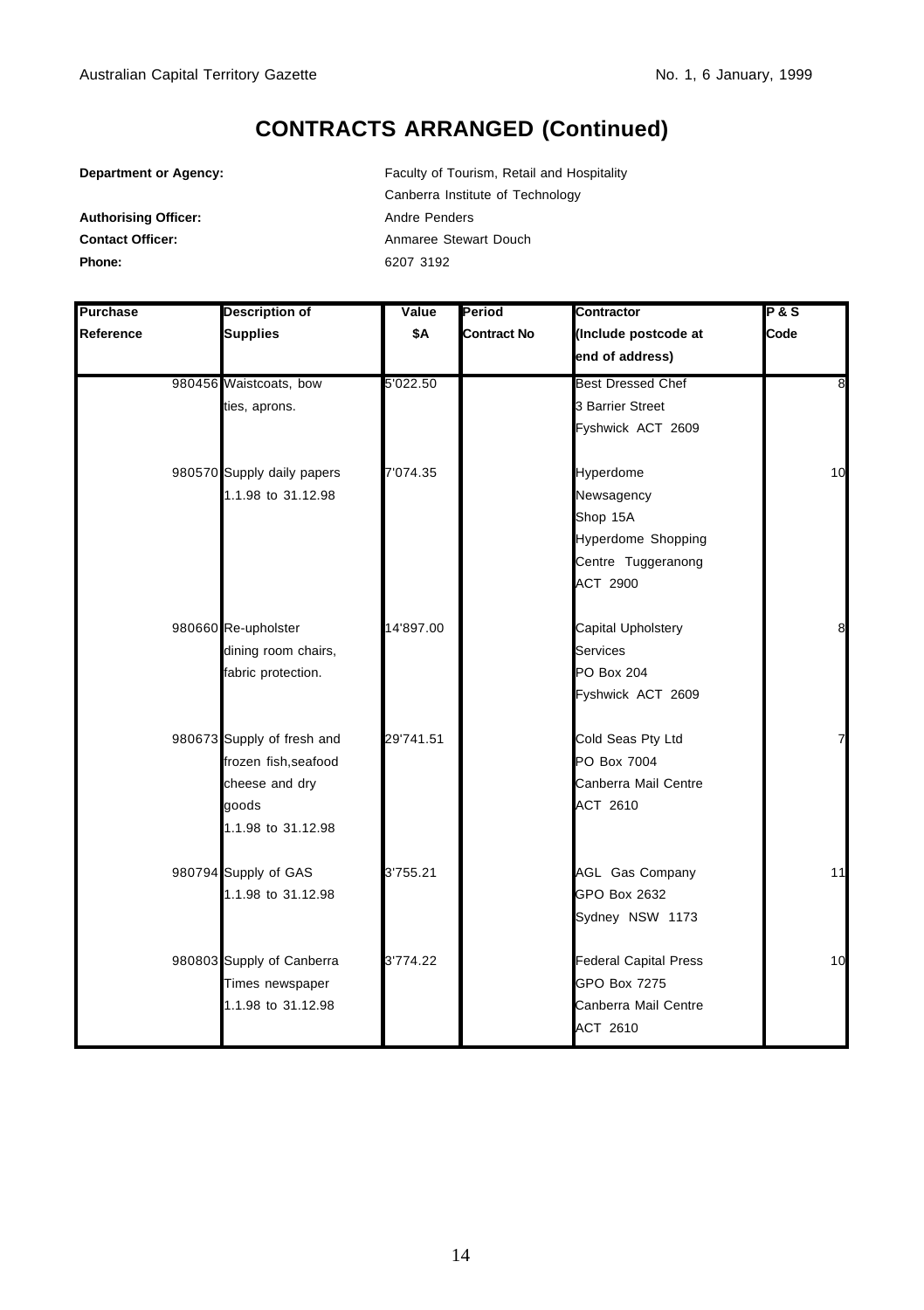**Department or Agency:** Faculty of Tourism, Retail and Hospitality Canberra Institute of Technology Authorising Officer: **Authorising Officer:** Andre Penders **Contact Officer:** Anmaree Stewart Douch **Phone:** 6207 3192

| <b>Purchase</b> | <b>Description of</b>        | Value     | Period             | Contractor                   | P&S     |
|-----------------|------------------------------|-----------|--------------------|------------------------------|---------|
| Reference       | <b>Supplies</b>              | \$Α       | <b>Contract No</b> | (Include postcode at         | Code    |
|                 |                              |           |                    | end of address)              |         |
|                 | 980821 Glasses, cutlery      | 3'103.87  |                    | <b>Albert Crocker</b>        | 12 & 14 |
|                 | candle holders               |           |                    | Locked Bag 3                 |         |
|                 |                              |           |                    | Auburn NSW 2144              |         |
|                 | 980825 Supply of fresh fruit | 43'242.43 |                    | <b>MIA Investments</b>       |         |
|                 | and vegetables               |           |                    | PO Box 1724                  |         |
|                 | 1.1.98 to 31.12.98           |           |                    | Tuggeranong 2900             |         |
|                 | 980915 Supply of Hams,       | 43'519.43 |                    | <b>Capitol Chilled Foods</b> | 7       |
|                 | milk,cream,yoghurt           |           |                    | PO Box 4154                  |         |
|                 | 1.1.98 to 31.12.98           |           |                    | Kingston ACT 2604            |         |
|                 | 980949 Combination VCR       | 3'307.60  |                    | Panasonic Aust               | 18      |
|                 | Television's                 |           |                    | Unit 18                      |         |
|                 |                              |           |                    | <b>Trevor Pearcy House</b>   |         |
|                 |                              |           |                    | Fernhill Technolgy           |         |
|                 |                              |           |                    | Park ACT 2617                |         |
|                 | 980950 Supply groceries      | 37'509.80 |                    | Dawes Wholesale              | 7       |
|                 | 1.1.98 to 31.12.98           |           |                    | PO Box 603                   |         |
|                 |                              |           |                    | Fyshwick ACT 2609            |         |
|                 | 980957 Supply fresh eggs     | 4'259.00  |                    | Barter Parkwood Eggs         | 7       |
|                 | 1.1.98 to 31.12.98           |           |                    | PO Box 84                    |         |
|                 |                              |           |                    | Kippax ACT 2615              |         |
|                 | 980960 Supply dry goods,     | 7'045.00  |                    | Aust Independent             | 7       |
|                 | groceries                    |           |                    | Wholesalers                  |         |
|                 | 1.3.98 to 31.12.98           |           |                    | 34-42 Sheppard Street        |         |
|                 |                              |           |                    | Hume ACT 2620                |         |
|                 | 980969 Supply chicken        | 17'263.67 |                    | Market Poultry & Game        | 7       |
|                 | products 1.1.98 to           |           |                    | <b>Fyshwick Markets</b>      |         |
|                 | 31.12.98                     |           |                    | Dalby Street                 |         |
|                 |                              |           |                    | Fyshwick ACT 2609            |         |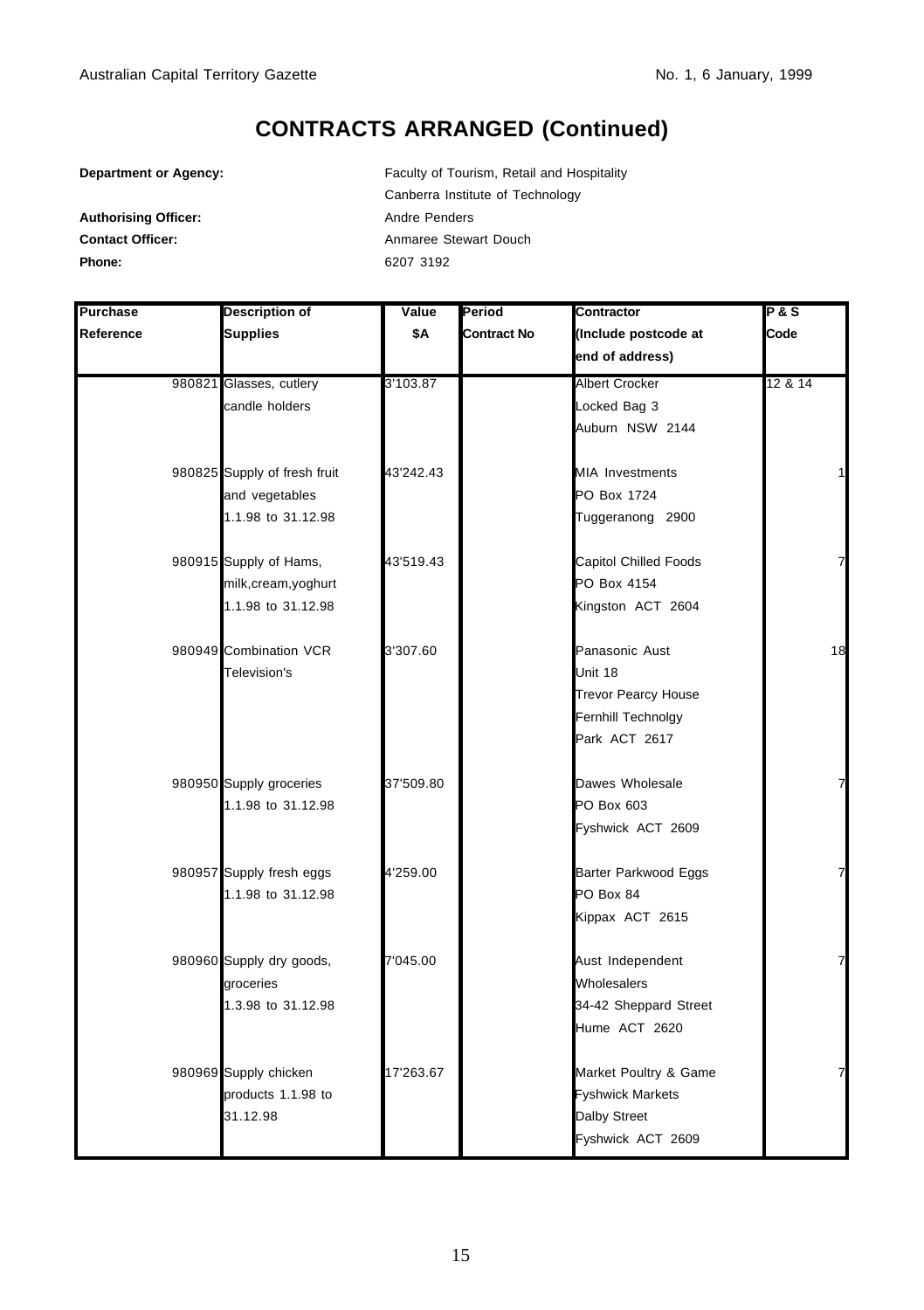**Department or Agency:** Faculty of Tourism, Retail and Hospitality Canberra Institute of Technology **Contact Officer:** Anmaree Stewart Douch **Phone:** 6207 3192

| <b>Purchase</b> | <b>Description of</b>     | Value     | Period             | <b>Contractor</b>     | <b>P&amp;S</b> |
|-----------------|---------------------------|-----------|--------------------|-----------------------|----------------|
| Reference       | <b>Supplies</b>           | \$Α       | <b>Contract No</b> | (Include postcode at  | Code           |
|                 |                           |           |                    | end of address)       |                |
|                 | 980981 Supply of wine     | 12'455.57 |                    | S Smith & Son         | 10             |
|                 | labels for Faculty        |           |                    | PO Box 10             |                |
|                 | house wines.              |           |                    | Angaston SA 5353      |                |
|                 | 981024 Cleaning, phones   | 7'403.42  |                    | Centrelink            | 21             |
|                 | & electricity             |           |                    | PO Box 7788           |                |
|                 | expenses for the          |           |                    | Canberra Mail Centre  |                |
|                 | Hidden Agenda             |           |                    | ACT 2610              |                |
|                 | Cafe. 1.1.98 to           |           |                    |                       |                |
|                 | 31.12.98                  |           |                    |                       |                |
|                 | 981057 Portotino expresso | 5'250.00  |                    | The Canb Coffee Comp  | 17             |
|                 | machine                   |           |                    | <b>PO Box 568</b>     |                |
|                 |                           |           |                    | Fyshwick ACT 2609     |                |
|                 | 981141 Exhibition stand   | 6'056.00  |                    | The Exhibition Centre | 20             |
|                 | (display stand)           |           |                    | 88 Bayldon Road       |                |
|                 |                           |           |                    | Queanbeyan 2620       |                |
|                 | 981166 60 stainless steel | 2'880.00  |                    | Steven Salgo          | 17             |
|                 | kitchen scales            |           |                    | <b>PO Box 462</b>     |                |
|                 |                           |           |                    | Matraville NSW 2036   |                |
|                 | 981274 Chocolate making   | 5'022.75  |                    | AC & R                | 17             |
|                 | equipment                 |           |                    | 10 Kembla Street      |                |
|                 |                           |           |                    | Fyshwick ACT 2609     |                |
|                 |                           |           |                    |                       |                |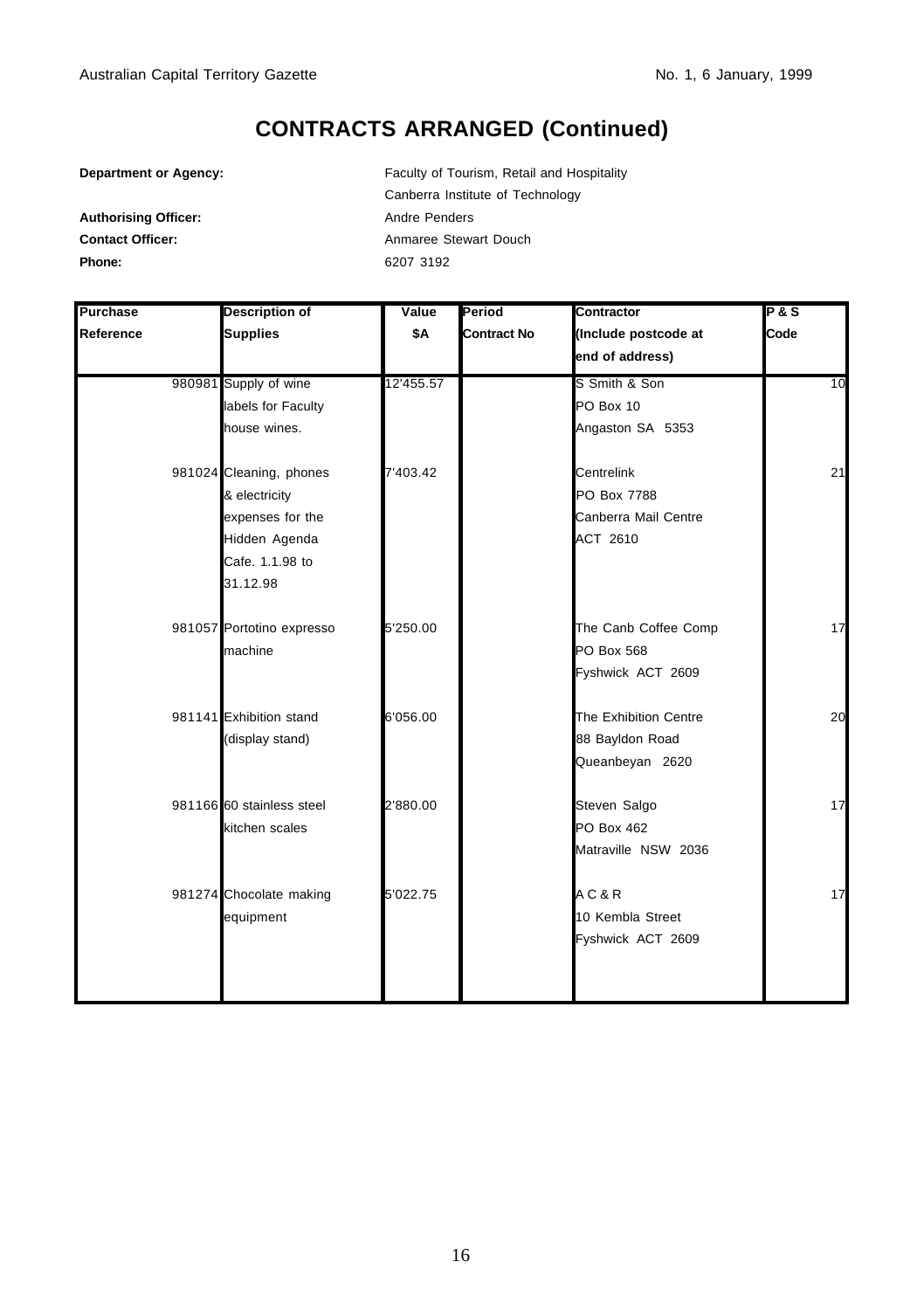**Department or Agency:** Faculty of Tourism, Retail and Hospitality Canberra Institute of Technology Authorising Officer: **Authorising Officer:** Andre Penders **Contact Officer:** Anmaree Stewart Douch **Phone:** 6207 3192

| Purchase  | <b>Description of</b>                                                                                                                                                                     | Value     | Period             | Contractor                                                              | <b>P&amp;S</b> |
|-----------|-------------------------------------------------------------------------------------------------------------------------------------------------------------------------------------------|-----------|--------------------|-------------------------------------------------------------------------|----------------|
| Reference | <b>Supplies</b>                                                                                                                                                                           | \$Α       | <b>Contract No</b> | (Include postcode at                                                    | Code           |
|           |                                                                                                                                                                                           |           |                    | end of address)                                                         |                |
|           | 981293 Pre production,<br>production & post<br>production of 2<br>televison<br>commercials.<br>Design typesetting<br>& printing of<br>international &<br>domestic corporate<br>brochures. | 29'152.50 |                    | Communication<br>Partners<br>PO Box 118<br>Lyneham ACT 2602             | 25             |
|           | 981337 Trolleys                                                                                                                                                                           | 3'064.00  |                    | Southern Shop & Office<br>27 Paterson Parade<br><b>QBN NSW 2620</b>     | 14             |
|           | 981392 Supply cut meat to<br>Hidden Agenda<br>Cafe 1.1.98 /31.12.98                                                                                                                       | 16'692.66 |                    | Lachlan Valley Meats<br>PO Box 4670<br>Kingston ACT 2604                | $\overline{7}$ |
|           | 981473 Robot Coupe<br>R301 Ultra                                                                                                                                                          | 2'060.00  |                    | AC & R<br>10 Kembla Street<br>Fyshwick ACT 2609                         | 17             |
|           | 981514 Lease charges for<br>2 Kayak Computers                                                                                                                                             | 2'212.00  |                    | Dept Urban Services<br>Intact<br><b>PO Box 245</b><br>Civic Square 2608 | 18             |
|           | 981556 Stainless steel<br>trolleys with<br>plastic trays                                                                                                                                  | 4'602.00  |                    | Southern Shop and<br>Office<br>27 Paterson Parade<br>QBN NSW 2620       | 14 & 20        |
|           | 981586 25 Tub chairs                                                                                                                                                                      | 11'500.00 |                    | Workspace Furniture<br>Unit 4G<br>169 Newcastle Rd<br>Fyshwick ACT 2609 | 9              |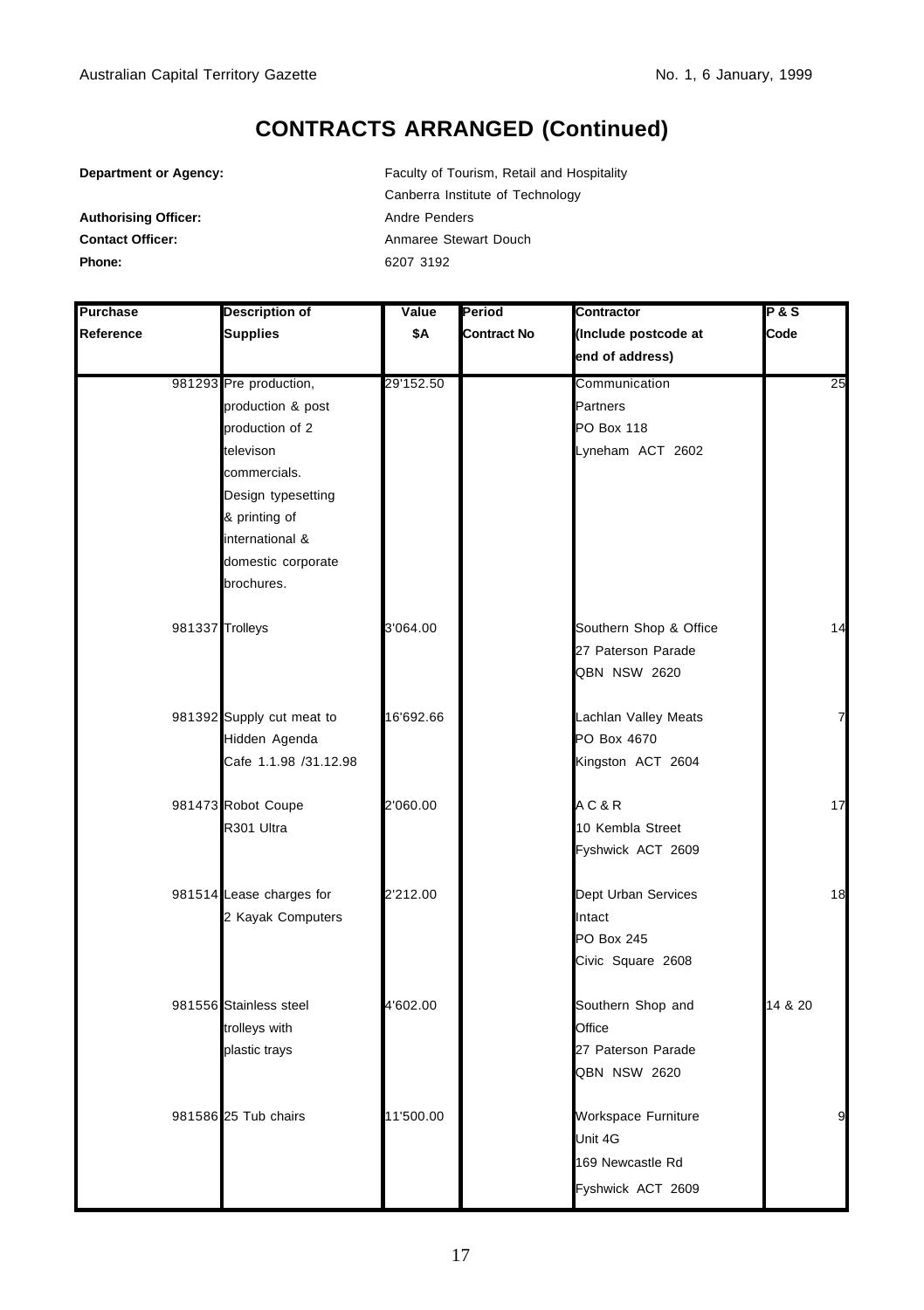| <b>Department or Agency:</b> |  |  |  |
|------------------------------|--|--|--|
|------------------------------|--|--|--|

Faculty of Tourism, Retail and Hospitality Canberra Institute of Technology Authorising Officer: Andre Penders **Contact Officer:** Anmaree Stewart Douch **Phone:** 6207 3192

| <b>Purchase</b> | <b>Description of</b>     | Value    | <b>Period</b>      | Contractor               | <b>P&amp;S</b> |
|-----------------|---------------------------|----------|--------------------|--------------------------|----------------|
| Reference       | <b>Supplies</b>           | \$Α      | <b>Contract No</b> | (Include postcode at     | Code           |
|                 |                           |          |                    | end of address)          |                |
|                 | 981587 Supply coffee and  | 5'076.35 |                    | Canb Coffee Company      | 7              |
|                 | servicing of coffee       |          |                    | PO Box 568               |                |
|                 | machines                  |          |                    | Fyshwick ACT 2609        |                |
|                 | 1.1.98 to 31.12.98        |          |                    |                          |                |
|                 | 981702 15 Mandolin's      | 2'142.00 |                    | Steven Salgo             | 17             |
|                 |                           |          |                    | <b>PO Box 462</b>        |                |
|                 |                           |          |                    | Matraville NSW 2036      |                |
|                 | 981704 Hire of linen and  | 8'681.48 |                    | Totalcare                | 27             |
|                 | laundering                |          |                    | <b>PO Box 777</b>        |                |
|                 | 7.9.98 to 31.12.98        |          |                    | Fyshwick ACT 2609        |                |
|                 | 981760 Brasilia Portofino | 4'750.00 |                    | Canb Coffee Company      | 17             |
|                 | espresso machine          |          |                    | PO Box 568               |                |
|                 | espresso mill             |          |                    | Fyshwick ACT 2609        |                |
|                 | 981820 Black vests, bow   | 2'300.00 |                    | <b>Best Dressed Chef</b> | 8              |
|                 | ties, aprons              |          |                    | 3 Barrier Street         |                |
|                 |                           |          |                    | Fyshwick ACT 2609        |                |
|                 | 981827 Purchase of equip  | 5'000.00 |                    | P & O Food Services      | 20             |
|                 | located at ACT            |          |                    | PO Box 415               |                |
|                 | Tourism Building,         |          |                    | Fyshwick ACT 2609        |                |
|                 | Northbourne Ave           |          |                    |                          |                |
|                 | for the Discoveries       |          |                    |                          |                |
|                 | CAFE                      |          |                    |                          |                |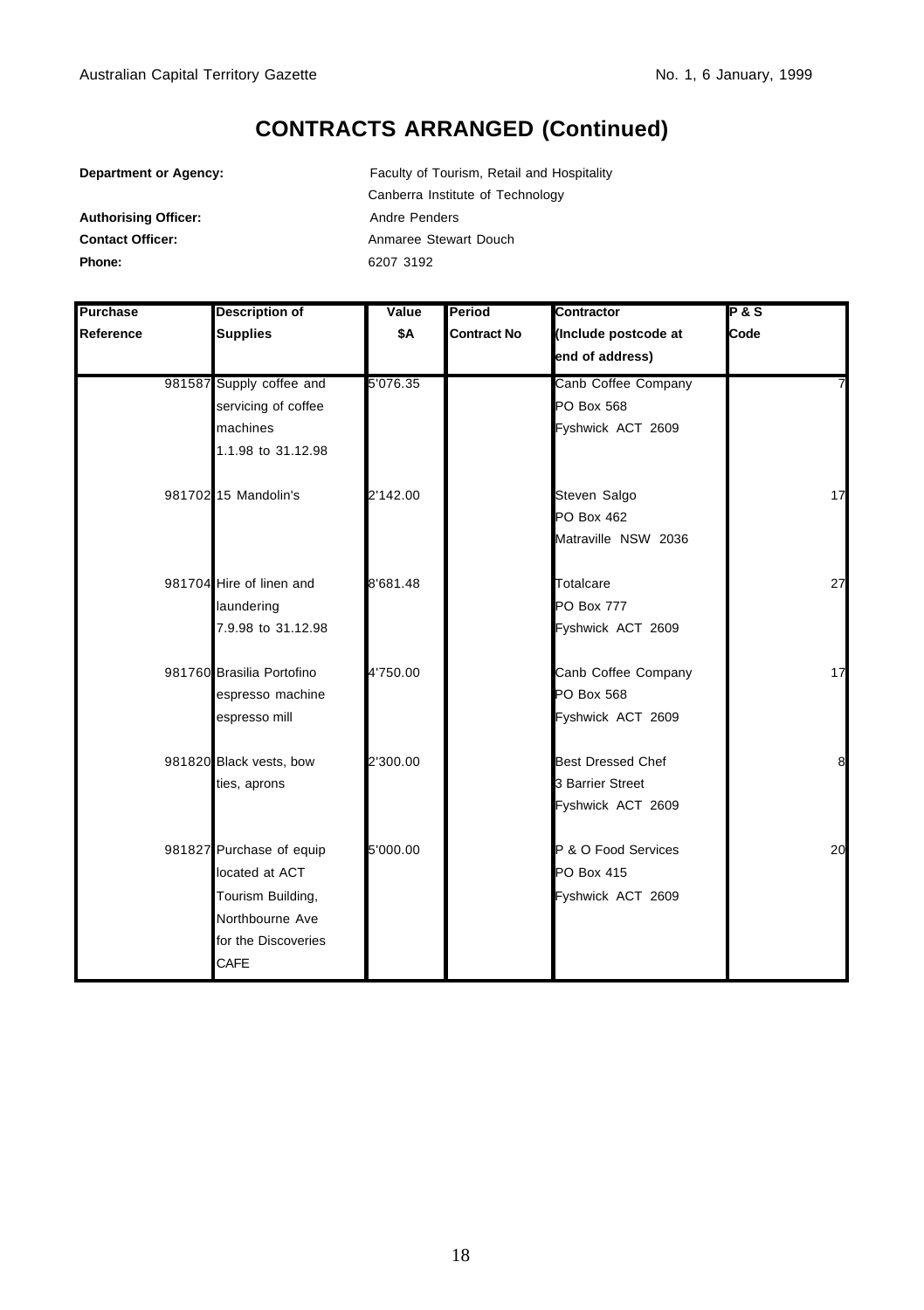| <b>Department or Agency:</b> |  |  |  |
|------------------------------|--|--|--|
|------------------------------|--|--|--|

Faculty of Tourism, Retail and Hospitality Canberra Institute of Technology Authorising Officer: Andre Penders **Contact Officer:** Anmaree Stewart Douch **Phone:** 6207 3192

| <b>Purchase</b> | <b>Description of</b>      | Value    | Period             | Contractor            | <b>P&amp;S</b> |
|-----------------|----------------------------|----------|--------------------|-----------------------|----------------|
| Reference       | <b>Supplies</b>            | \$A      | <b>Contract No</b> | (Include postcode at  | Code           |
|                 |                            |          |                    | end of address)       |                |
|                 | 981841 Supply eggs, egg    | 3'846.00 |                    | Barter Parkwood Eggs  |                |
|                 | whites, egg pulp           |          |                    | PO Box 84             |                |
|                 | & egg yolk                 |          |                    | Kippax ACT 2615       |                |
|                 | 1.8.98 to 31.12.98         |          |                    |                       |                |
|                 | 981854 Supply coke and     | 2'100.94 |                    | Coca Cola Amatil      | 7              |
|                 | other softdrinks to        |          |                    | 90-92 Yass Road       |                |
|                 | the Discoveries            |          |                    | QBN NSW 2620          |                |
|                 | Cafe1.1.98/31.12.98        |          |                    |                       |                |
|                 | 981857 Supply milk, cream, | 2'589.86 |                    | Capitol Chilled Foods | 7              |
|                 | yoghurt for the            |          |                    | PO Box 4154           |                |
|                 | Discoveries Cafe           |          |                    | Kingston ACT 2604     |                |
|                 | 1.1.98 to 31.12.98         |          |                    |                       |                |
| 981858 Supply   |                            | 2'056.61 |                    | <b>Network Foods</b>  | 7              |
|                 | Confectionery for          |          |                    | PO Box 362            |                |
|                 | Discoveries Cafe           |          |                    | Fyshwick ACT 2609     |                |
|                 | 1.1.98 to 31.12.98         |          |                    |                       |                |
|                 | 981859 Supply frozen food  | 2'254.55 |                    | F.F.D.                |                |
|                 | for Discoveries            |          |                    | PO Box 456            |                |
|                 | Cafe1.1.98/31.12.98        |          |                    | Fyshwick ACT 2609     | 7              |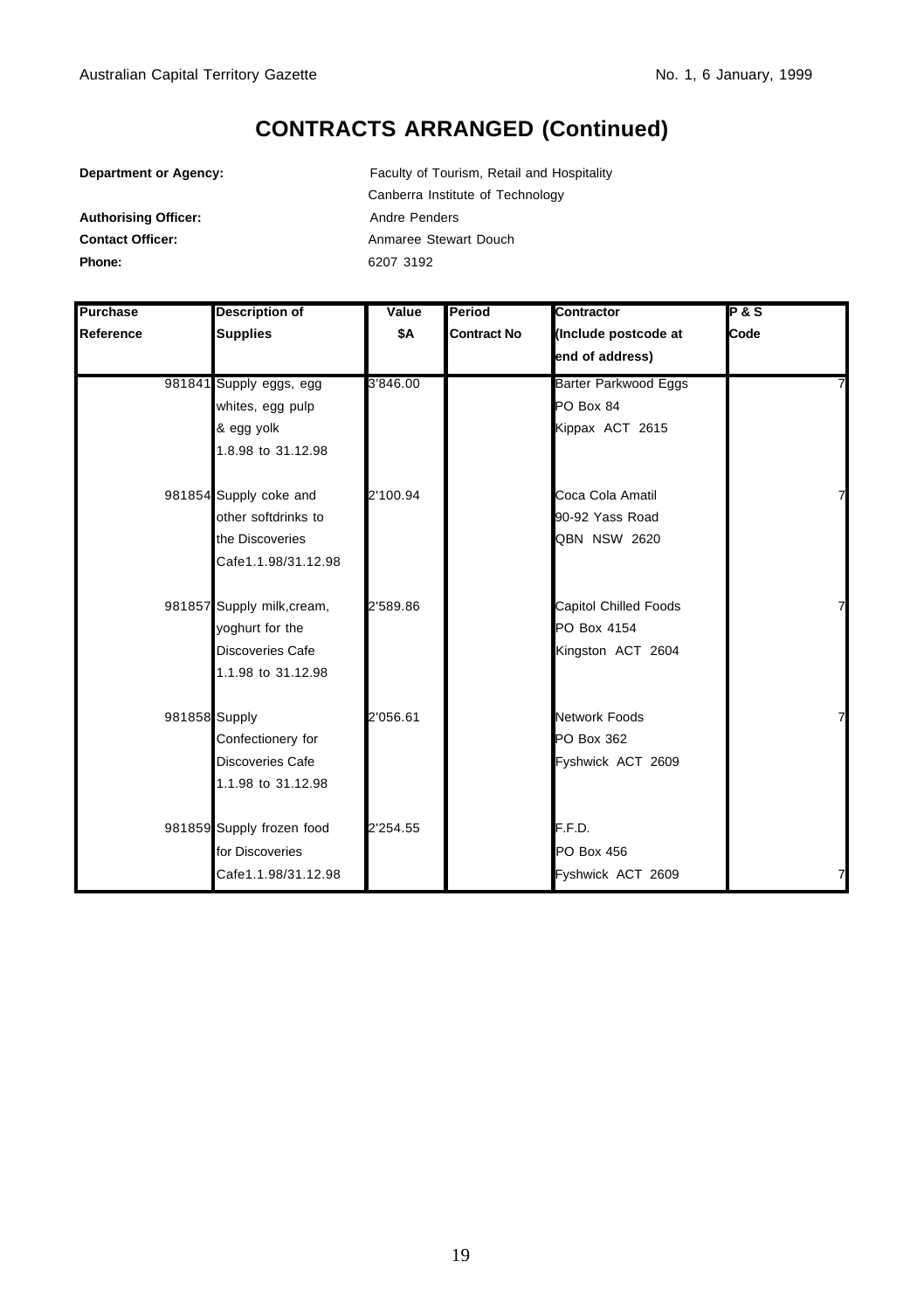| <b>Department or Agency:</b> |  |  |
|------------------------------|--|--|
|------------------------------|--|--|

Authorising Officer: Andre Penders

Faculty of Tourism, Retail and Hospitality Canberra Institute of Technology **Contact Officer:** Anmaree Stewart Douch **Phone:** 6207 3192

| <b>Purchase</b> | <b>Description of</b>    | Value    | Period      | Contractor           | <b>P&amp;S</b> |
|-----------------|--------------------------|----------|-------------|----------------------|----------------|
| Reference       | <b>Supplies</b>          | \$Α      | Contract No | (Include postcode at | Code           |
|                 |                          |          |             | end of address)      |                |
|                 | 981867 Supply dry goods, | 2'506.41 |             | Cold Seas Pty Ltd    |                |
|                 | fresh & frozen fish      |          |             | PO Box 7004          |                |
|                 | & seafood, cheese        |          |             | Canberra ACT 2610    |                |
|                 | for the Discoveries      |          |             |                      |                |
|                 | Cafe 1.1.98/31.12.98     |          |             |                      |                |
|                 |                          |          |             |                      |                |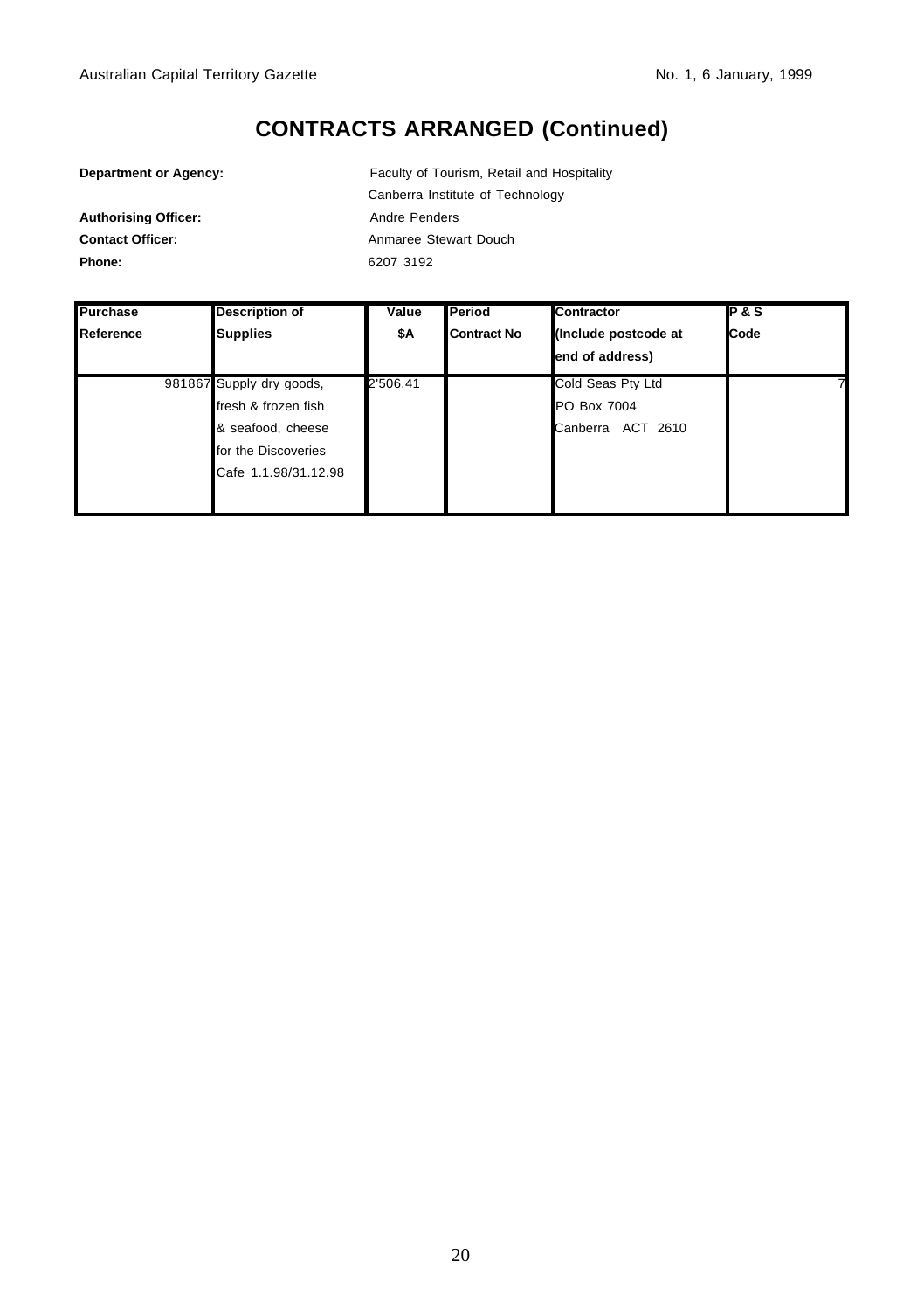| <b>Department or Agency:</b> |  |  |  |
|------------------------------|--|--|--|
|------------------------------|--|--|--|

Faculty of Tourism, Retail and Hospitality Canberra Institute of Technology Authorising Officer: Andre Penders **Contact Officer:** Anmaree Stewart Douch **Phone:** 6207 3192

| <b>Purchase</b> | <b>Description of</b>      | Value     | Period             | <b>Contractor</b>      | <b>P&amp;S</b> |
|-----------------|----------------------------|-----------|--------------------|------------------------|----------------|
| Reference       | <b>Supplies</b>            | \$Α       | <b>Contract No</b> | (Include postcode at   | Code           |
|                 |                            |           |                    | end of address)        |                |
|                 | 981909 Supply packaging    | 6'717.22  |                    | Dalton Packaging       | 10             |
|                 | products for the           |           |                    | PO Box 304             |                |
|                 | Hidden Agenda              |           |                    | Fyshwick ACT 2609      |                |
|                 | Cafe 1.1.98/31.12.98       |           |                    |                        |                |
|                 | 981924 Printing A4 flyers  | 2'780.00  |                    | A & S Printers         | 10             |
|                 |                            |           |                    | <b>PO Box 165</b>      |                |
|                 |                            |           |                    | Fyshwick ACT 2609      |                |
|                 | 981933 First Aid Equipment | 4'689.40  |                    | St John Ambulance      | 29             |
|                 | for 1.1.98 to 31.12.98     |           |                    | PO Box 1430            |                |
|                 |                            |           |                    | Fyshwick ACT 2609      |                |
|                 | 981939 Purchase of         | 4'095.00  |                    | Dept of Urban Services | 17             |
|                 | software package           |           |                    | Intact                 |                |
|                 | "Events for                |           |                    | <b>PO Box 245</b>      |                |
|                 | Windows"                   |           |                    | Civic ACT 2608         |                |
|                 | 981990 Purchase of         | 2'787.80  |                    | Steven Salgo           | 14             |
|                 | spoons, pizza plate        |           |                    | <b>PO Box 462</b>      |                |
|                 | tongs, strainers,          |           |                    | Matraville NSW 2036    |                |
|                 | moulds, chocolate          |           |                    |                        |                |
|                 | forks etc                  |           |                    |                        |                |
|                 | 982081 Build & install     | 30'445.00 |                    | Design Systems         | 22             |
|                 | cupboards, recepti         |           |                    | PO Box 4279            |                |
|                 | on desk & pieon            |           |                    | Kingston ACT 2604      |                |
|                 | holes.                     |           |                    |                        |                |
|                 |                            |           |                    |                        |                |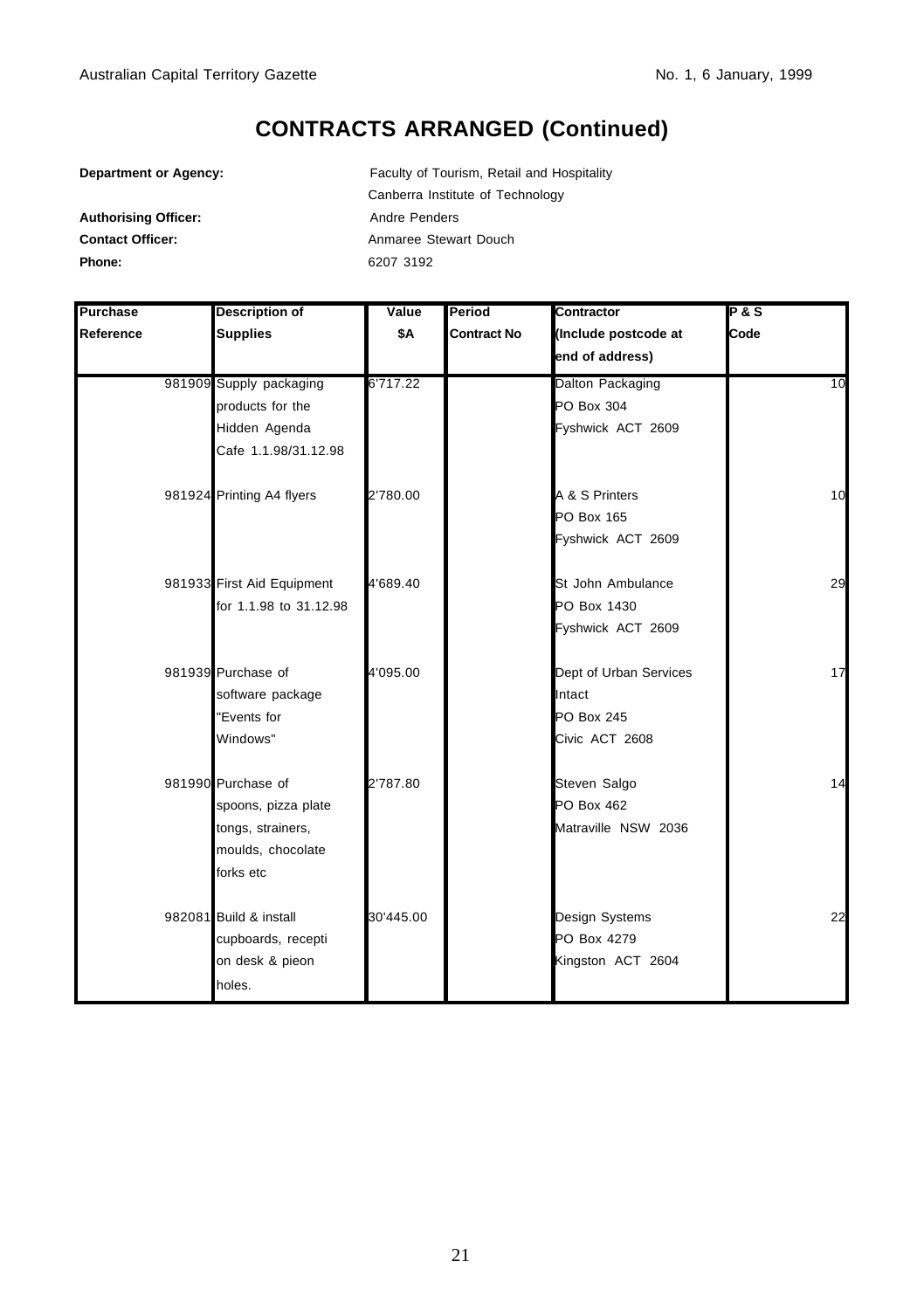| <b>Department or Agency:</b> |  |  |  |
|------------------------------|--|--|--|
|------------------------------|--|--|--|

Faculty of Tourism, Retail and Hospitality Canberra Institute of Technology Authorising Officer: Andre Penders **Contact Officer:** Anmaree Stewart Douch **Phone:** 6207 3192

| Purchase  | Description of           | Value     | Period             | <b>Contractor</b>     | <b>P&amp;S</b> |
|-----------|--------------------------|-----------|--------------------|-----------------------|----------------|
| Reference | <b>Supplies</b>          | \$Α       | <b>Contract No</b> | (Include postcode at  | Code           |
|           |                          |           |                    | end of address)       |                |
|           | 982099 Hire of laundry & | 33'445.00 |                    | Totalcare             | 27             |
|           | laundering expense       |           |                    | <b>PO Box 777</b>     |                |
|           | for Discoveries          |           |                    | Fyshwick ACT 2609     |                |
|           | Cafe 1.1.98/31.12.98     |           |                    |                       |                |
|           | 982232 3 Day workshop    | 4'500.00  |                    | Toni & Guy Academy    | 27             |
|           | for Hairdressing         |           |                    | 194 Pitt Street       |                |
|           | Teachers 12-14/10        |           |                    | Sydney NSW 2010       |                |
|           | 982301 Supply carcass    | 5'073.64  | C98216             | Lachlan Valley Meats  | 7              |
|           | meat for the Faculty     |           |                    | PO Box 4670           |                |
|           | 1.1.98 to 31.12.98       |           |                    | Kingston ACT 2604     |                |
|           | 982308 Suply Carcass     | 3'180.80  | C98215             | F & M Vodusek Pty Ltd | 7              |
|           | meat for the Faculty     |           |                    | PO Box 7127           |                |
|           | 1.10.98 to 31.12.98      |           |                    | Canberra Mail Centre  |                |
|           |                          |           |                    | ACT 2610              |                |
|           |                          |           |                    |                       |                |
|           |                          |           |                    |                       |                |
|           |                          |           |                    |                       |                |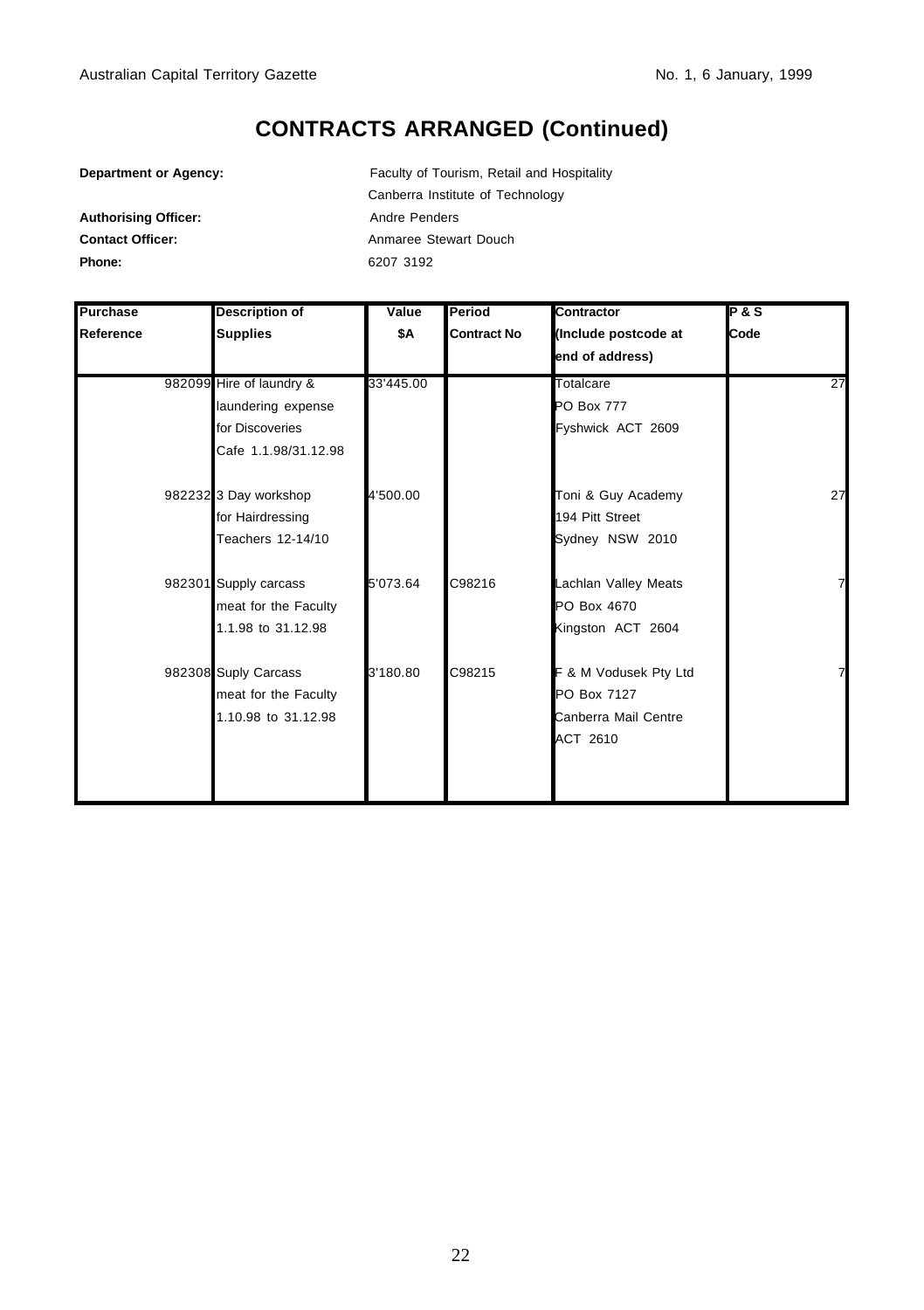**Department or Agency:** Faculty of Tourism, Retail and Hospitality Canberra Institute of Technology Authorising Officer: Andre Penders **Contact Officer:** Anmaree Stewart Douch **Phone:** 6207 3192

| Purchase  | <b>Description of</b>    | Value     | Period             | Contractor                    | <b>P&amp;S</b> |
|-----------|--------------------------|-----------|--------------------|-------------------------------|----------------|
| Reference | <b>Supplies</b>          | \$Α       | <b>Contract No</b> | (Include postcode at          | Code           |
|           |                          |           |                    | end of address)               |                |
|           | 982444 Convotherm oven,  | 30'014.00 |                    | <b>Border Stainless Steel</b> | 17             |
|           | with stand, Waldorf      |           |                    | PO Box 1875                   |                |
|           | Deepfryers,              |           |                    | QBN NSW 2620                  |                |
|           | Salamander, 6            |           |                    |                               |                |
|           | Burnner oven,            |           |                    |                               |                |
|           | chargrill.               |           |                    |                               |                |
|           | (Minor Plant and         |           |                    |                               |                |
|           | <b>Equipment Bids</b>    |           |                    |                               |                |
|           | 1998                     |           |                    |                               |                |
|           | 982551 1998 Lease charge | 18'435.72 |                    | Dept Urban Services           | 18             |
|           | for 19 Dell              |           |                    | Intact                        |                |
|           | Computers                |           |                    | <b>PO Box 245</b>             |                |
|           |                          |           |                    | Civic ACT 2608                |                |
|           | 982594 3 Tier trolleys,  | 4'434.00  |                    | Dateline Imports              | 17             |
|           | Beauty Magnifying        |           |                    | 16/33 Maddox Street           |                |
|           | Lamps, Vapozone,         |           |                    | Alexandria NSW 2015           |                |
|           | Wood lamp                |           |                    |                               |                |
|           | 982598 Portable massage  | 3'530.00  |                    | Salonquip                     | 9              |
|           | couches                  |           |                    | 445 Swan Street               |                |
|           |                          |           |                    | Richmond VIC 3121             |                |
|           | 982616 Renovations to    | 26'225.00 |                    | Gridline                      | 22             |
|           | Building C, rooms        |           |                    | PO Box 399                    |                |
|           | C105 and C108            |           |                    | Dickson ACT 2602              |                |
|           |                          |           |                    |                               |                |
|           |                          |           |                    |                               |                |
|           |                          |           |                    |                               |                |
|           |                          |           |                    |                               |                |
|           |                          |           |                    |                               |                |
|           |                          |           |                    |                               |                |
|           |                          |           |                    |                               |                |
|           |                          |           |                    |                               |                |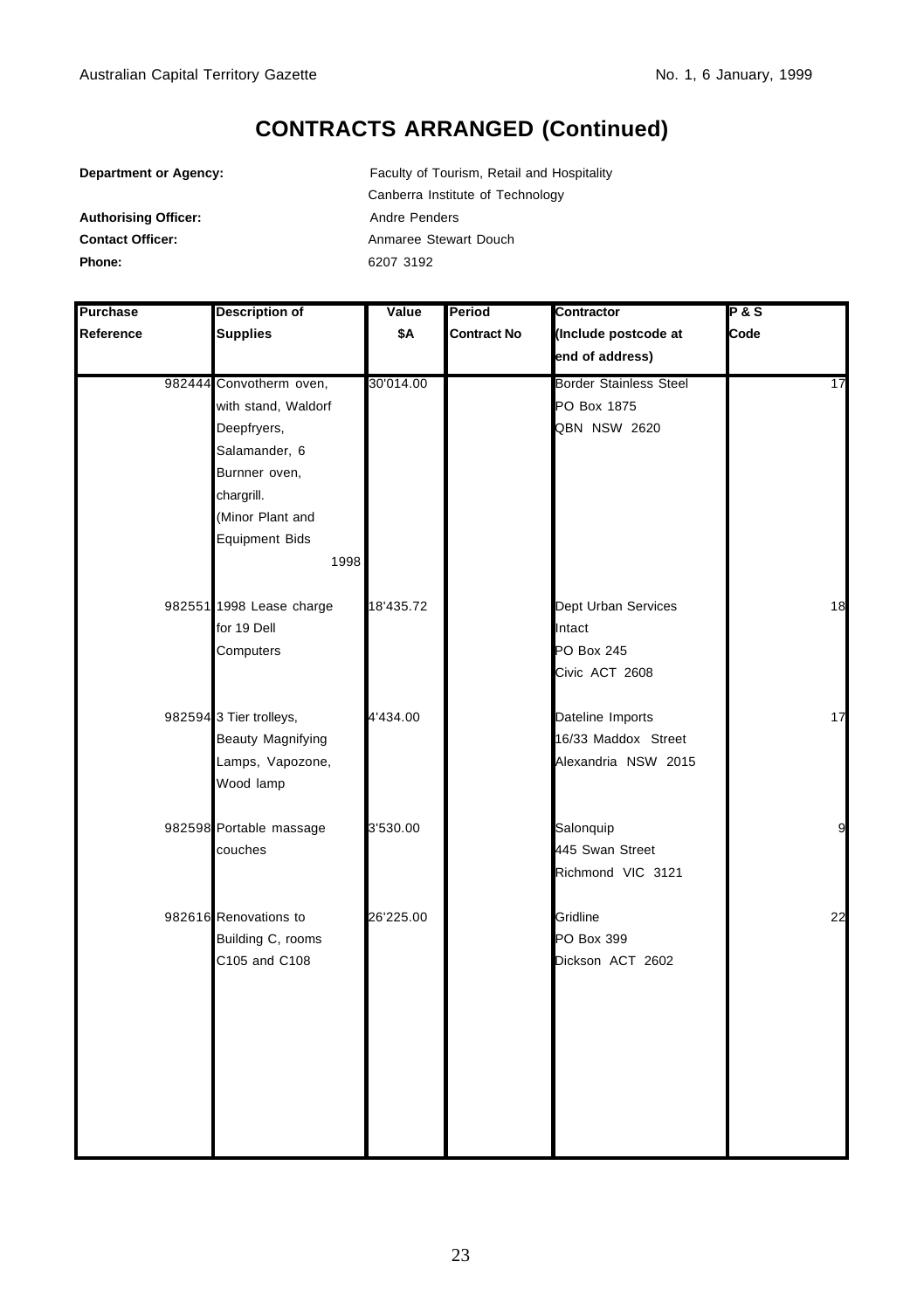### **PRIVATE NOTICES**

#### **IN THE SUPREME COURT OF THE AUSTRALIAN CAPITAL TERRITORY PROBATE JURISDICTION**

In the Will of **LESLEY MARY SERVICE** also known as **LESLY MARY SERVICE** late of Morling Lodge Nursing Home, Red Hill, in the Australian Capital Territory, Home Duties, deceased.

Probate of the Will was granted by the Supreme Court of the Australian Capital Territory on 2 December 1998.

Pursuant to the Administration and Probate Act 1929, the Family Provision Act 1969, the Trustee Act 1957 and the Wills Act 1968, **JAMES GLEN SERVICE** and **DAVID ALLEN SERVICE** the executors named in the Will of Lesley Mary Service who died on 19 August 1998 hereby give notice that creditors and others wishing to make an application for rectification of the Will of the said Deceased are required to send particulars of their claims or notice of their application to the Executors care of Deacons Graham & James, 15 London Circuit, Canberra City, ACT 2601 within two (2) calendar months from publication of this notice. After that time the Executors may distribute the assets of the Estate having regard only to the claims or applications of which at the time of distribution they have notice.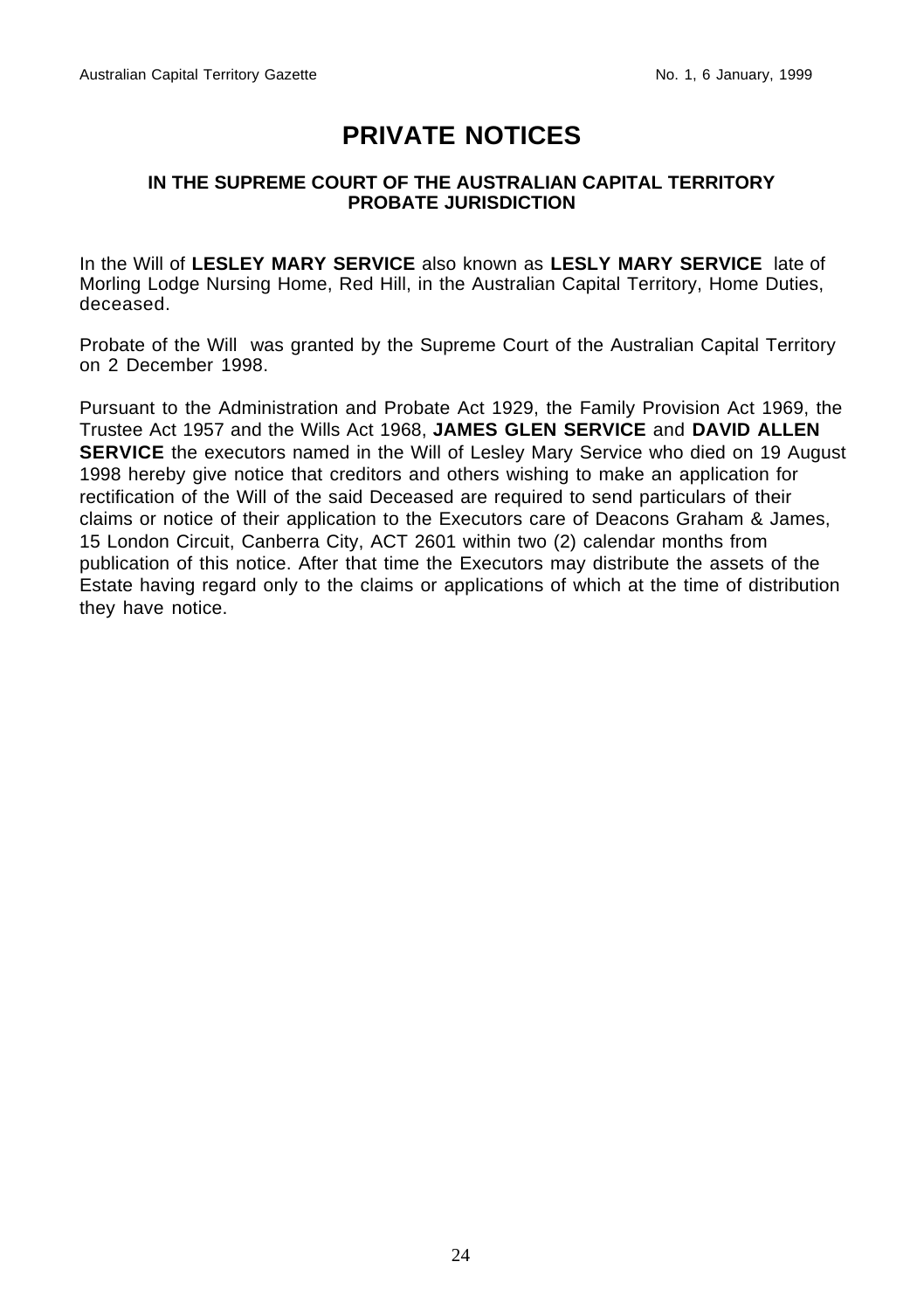#### **PRIVATE NOTICES (Continued)**